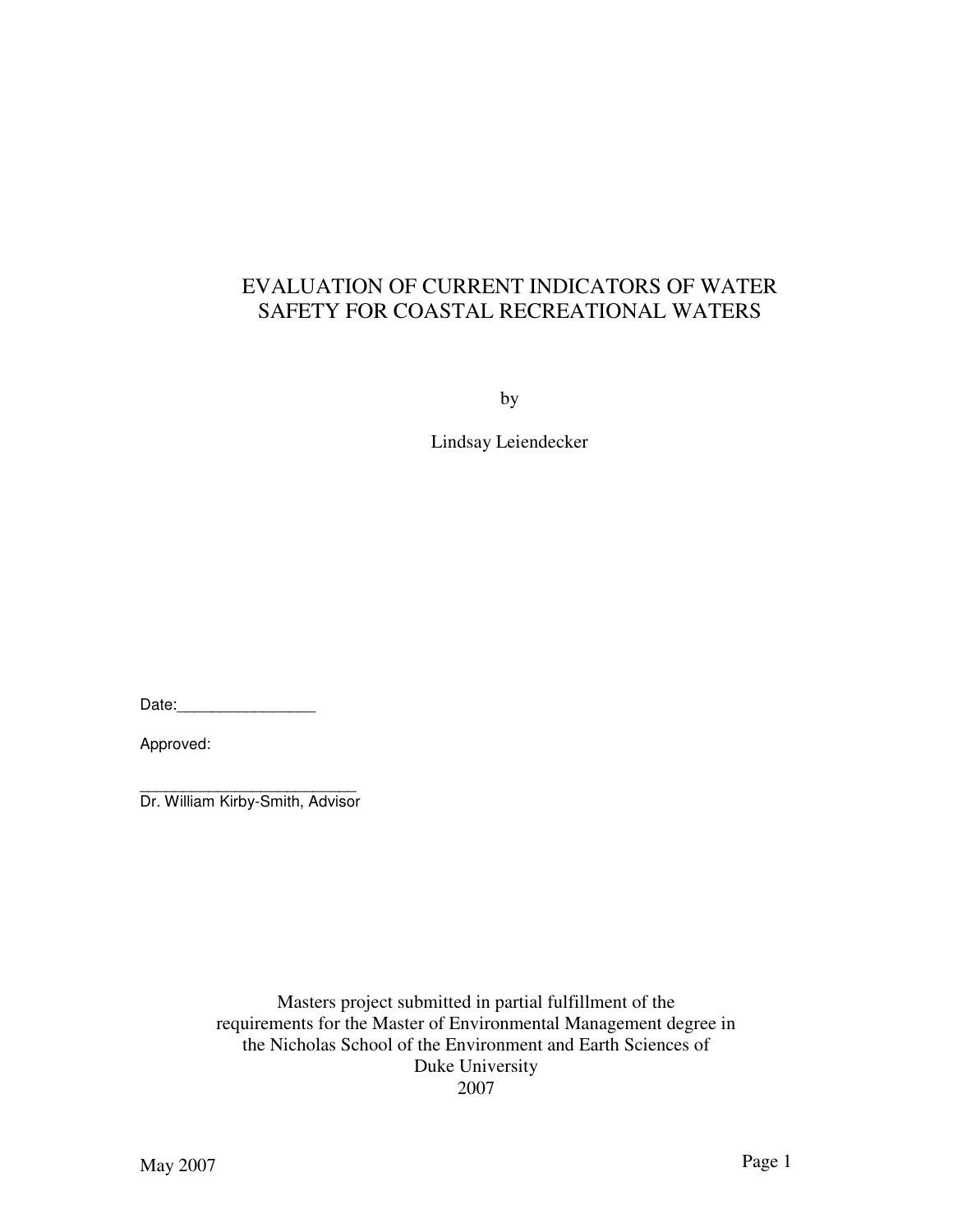## **Table of Contents**

| 2. History of Water Quality Policies             |    |
|--------------------------------------------------|----|
|                                                  |    |
|                                                  |    |
|                                                  |    |
|                                                  |    |
|                                                  |    |
|                                                  |    |
|                                                  |    |
| 5. Reaction of Indicators to Different Stressors |    |
|                                                  |    |
|                                                  |    |
|                                                  |    |
|                                                  |    |
|                                                  |    |
|                                                  |    |
|                                                  |    |
| 7. Case Study                                    |    |
|                                                  |    |
|                                                  |    |
|                                                  |    |
|                                                  |    |
| References                                       | 26 |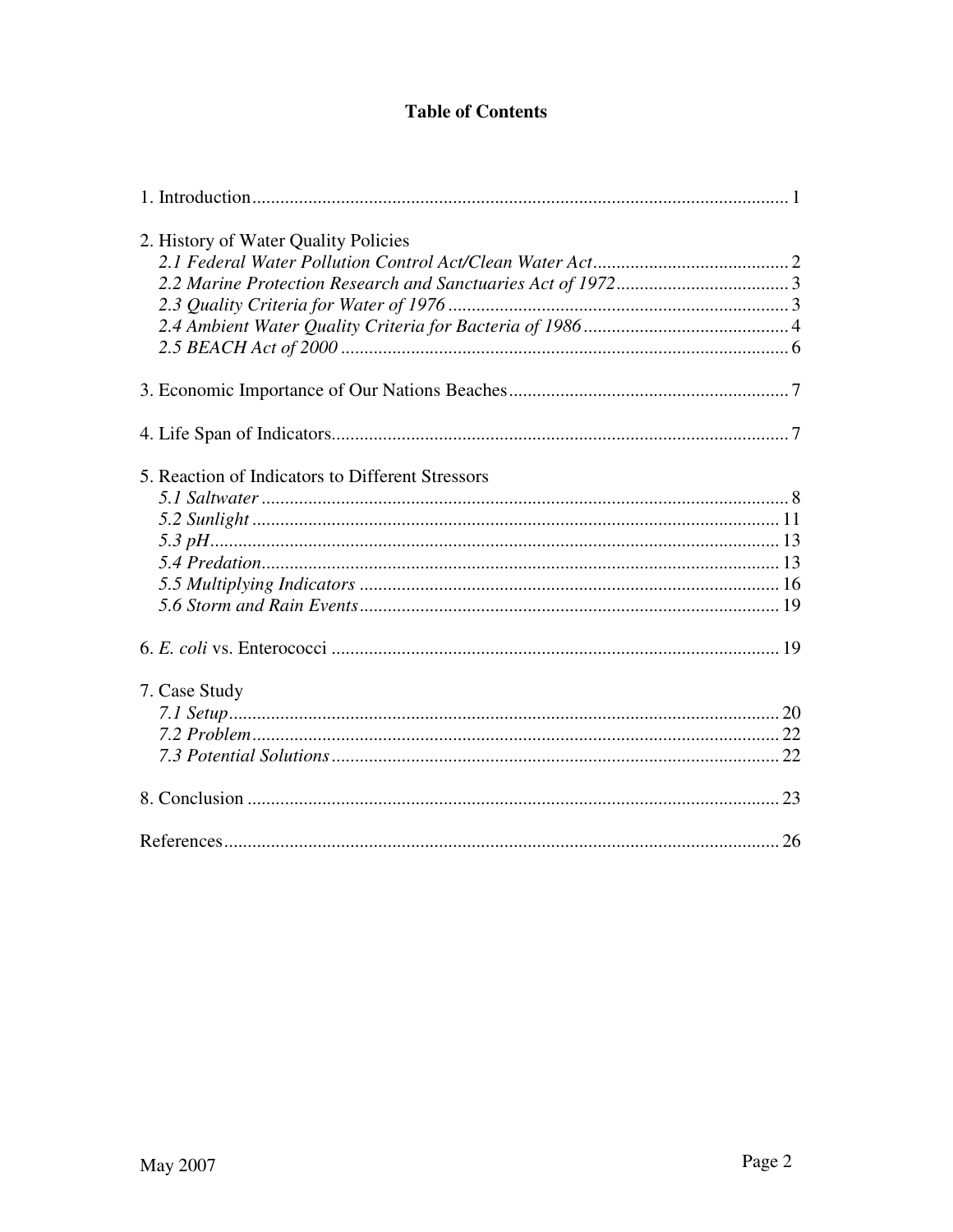# **List of Graphs, Tables and Figures**

## **Tables**

| Number Name |                                                               | Page         |
|-------------|---------------------------------------------------------------|--------------|
|             |                                                               |              |
| 2           | Concentration changes of fecal coliforms in natural sediments |              |
|             |                                                               |              |
|             | Decay rates for fecal coliforms and <i>Enterococcus</i> spp.  |              |
|             |                                                               | $20^{\circ}$ |

## **Graphs**

| Number | Name                                                           | Page |
|--------|----------------------------------------------------------------|------|
|        |                                                                |      |
| 2      |                                                                |      |
| 3      | Fecal Coliform (FC) and Fecal Streptococci (FS) concentrations |      |

# **Figures**

| Number Name | Page |
|-------------|------|
|             |      |
|             |      |
|             |      |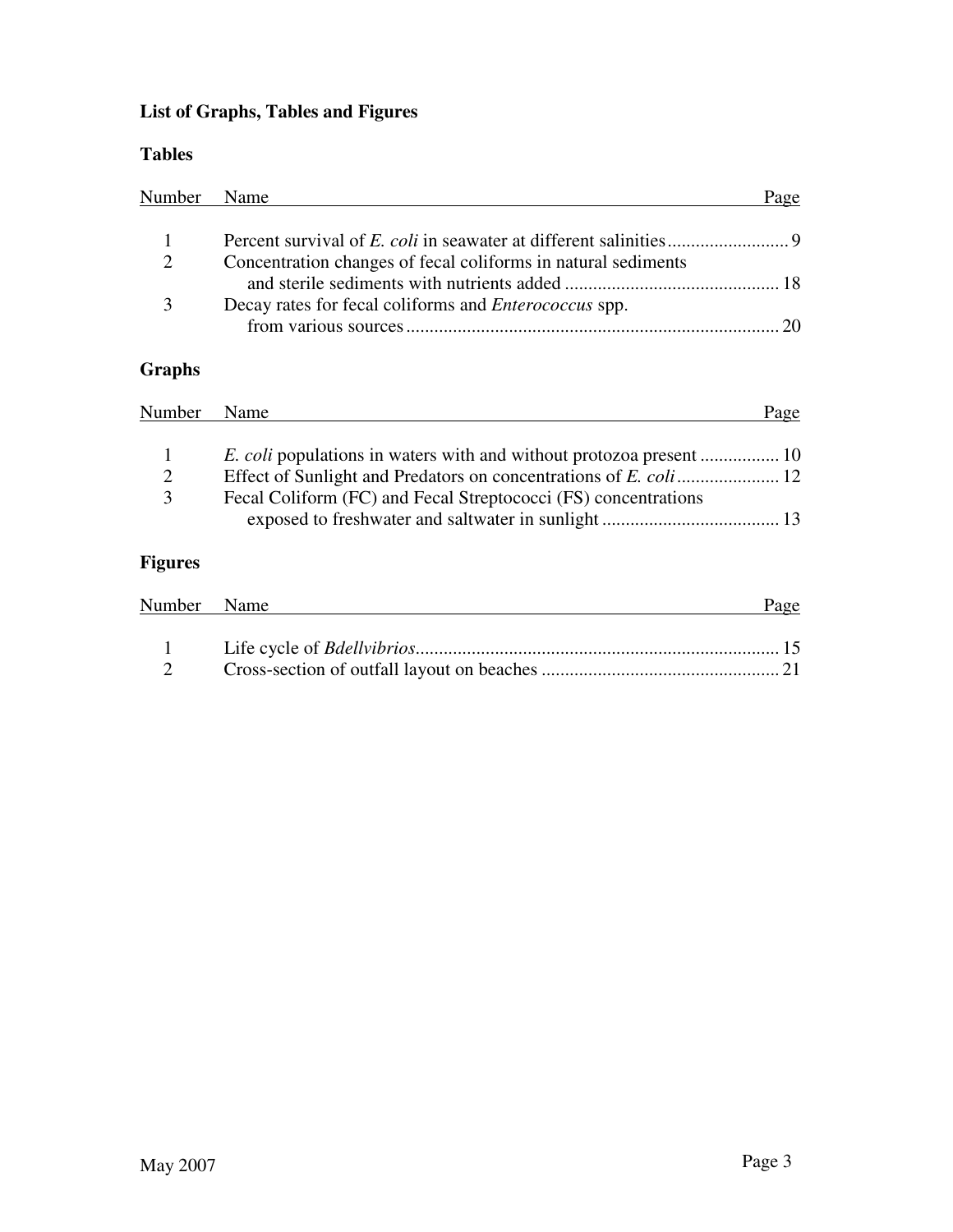## **1. Introduction**

As summer months approach, excitement for the warm sun and water trigger families to solidify plans for a trip to the beach. Parents worry about packing for the kids, affording travel expenses, finding lodging, and making sure there is enough sunscreen for everyone. Does anyone ever worry about the condition of the ocean water they will be swimming in? In America, the Environmental Protection Agency monitors the health of coastal recreational waters and has the authority to close beaches that do not meet their safety standards.

Bodies of water may contain pathogenic bacteria, protozoa, and viruses found in animal waste. These fecal pathogens contaminate our waterways through coastal and shoreline development, wastewater collection and treatment facilities, septic tanks, urban runoff, disposal of human waste from boats, bathers themselves, animal feeding operations, and natural animal sources like wildlife. Humans that swim in these infected waters risk diseases as mild as ear infections and sore throats, to more serious diseases such as dysentery, typhoid fever, and Hepatitis A. However, instead of testing for a variety of diseases, the EPA uses indicator organisms, *E. coli* and enterococci, to monitor fecal contamination in coastal recreational waters. If *E. coli* counts in freshwater rise above 126 organisms per 100 ml or if *Enterococci* counts in saltwater rise above 35 organisms per 100ml, a sign posting or beach closure is necessary.

 *E. coli* and *Enterococci*, referred to as indicator organisms or fecal indicator bacteria (FIB), are two of the many organisms that live in the intestinal tracks of mammals and birds. Everyday one human will pass approximately 100 billion to 10 trillion individual *E. coli* bacteria in their feces. These indicators do not normally harm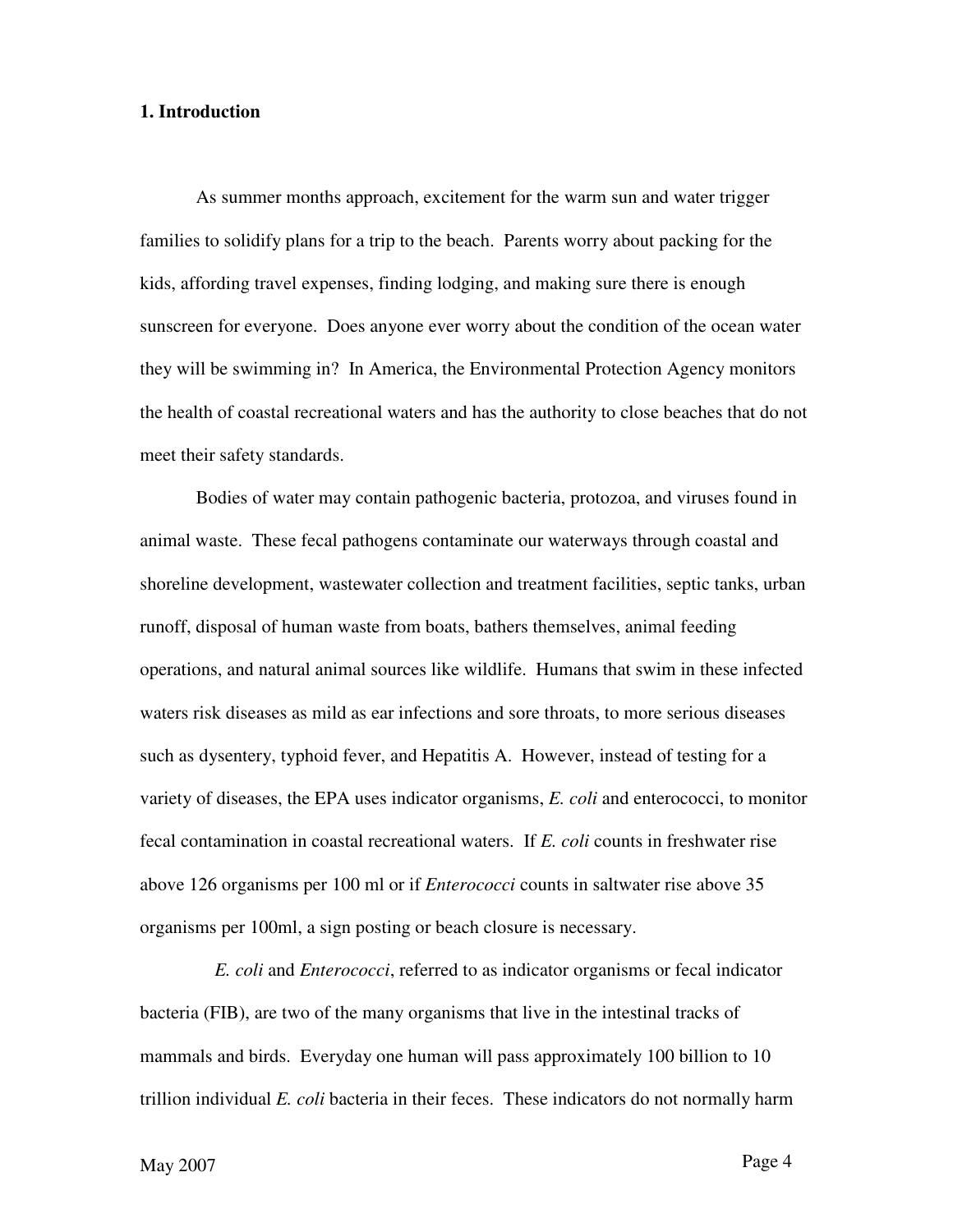humans. However, there has been a lot of press about *E. coli* infecting the public through food. This particular strain of *E.coli*, *E. coli* 0157:H7, is a rare but dangerous strain which causes hemorrhaging in the intestines.

Because these indicators are relied on so heavily to determine safety of water, it is imperative to determine if these are suitable indicators, understand the environmental factors that allow them to thrive, and ways to eliminate them from the waters. Some of these factors include temperature, light, salinity, rainfall, predation, available nutrients and environmental pollutants.

#### **2. History of Water Quality Policies**

#### 2.1 *Federal Water Pollution Control Act/Clean Water Act*

The enactment of the Federal Water Pollution Control Act (FWPCA) of 1972 follows many attempts at creating an organized act addressing water pollution. The original act was approved in 1948 and subsequent amendments broadened the federal government's authority. In 1969, a federal study found half of the public supply systems were substandard, creating urgency for a solution. This realization resulted in the 1972 amendment to the FWPCA, which restructured the authority for water pollution control and consolidated authority in the administrator of the EPA.

The FWPCA, better know as the Clean Water Act after the 1977 amendments, set out to accomplish two goals: to eliminate the discharge of all pollutants into the navigable waters of the United States by 1985 and to reach water quality levels that protect fish, shellfish, wildlife, and recreation by July 1, 1983. This required enforcers to regulate the amount of pollutants being discharged from particular point sources; a change from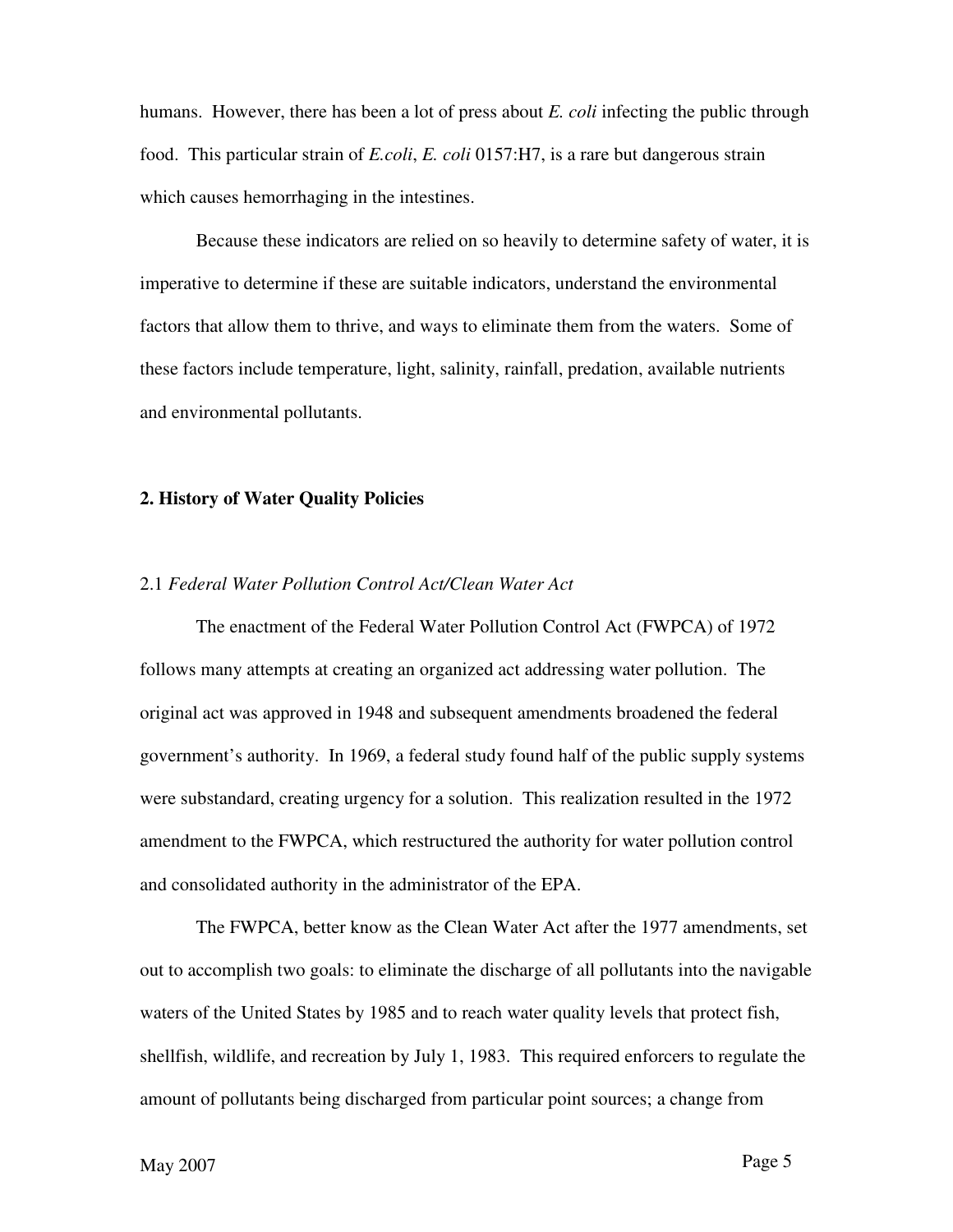regulating the amount of pollutants in a body of water. Regulating effluents identifies the source of pollution, keeping an eye on pollution hot spots. This act delegated responsibility to the EPA to publish reports setting pollutant discharge limits and identifying the best available technology to reduce or eliminate pollutant discharge. Two published documents fulfill this requirement and address bacteria levels in waterways: *Quality Criteria for Water of 1976* and *Ambient Water Quality Criteria for Bacteria of 1986*.

#### *2.2 Marine Protection Research and Sanctuaries Act of 1972*

During the restructuring of the FWPCA in 1972, Congress passed the Marine Protection Research and Sanctuaries Act of 1972, prompted by the realization that the ocean has a limit to the amount of sludge waste and junk it can safely absorb. This act regulates all materials dumped into ocean waters and prevents or strictly limits dumping any material which would adversely affect human health, welfare, or amenities; or the marine environment, ecological systems; or economic potentialities.

## *2.3 Quality Criteria for Water of 1976*

The *Quality Criteria for Water of 1976* was the first required publication of up-todate scientific knowledge concerning water quality—a responsibility the FWPCA delegated to the EPA administrator. This document identifies fecal coliform as the standard indicator of water health. Fecal coliform bacteria exist in the intestines of warm-blooded animals and include the genera *Escherichia*. At this time, *E. coli* was not recommended due to complicated testing methods and scarcity of experienced microbiologists. The *Quality Criteria for Water of 1976* also considered, but did not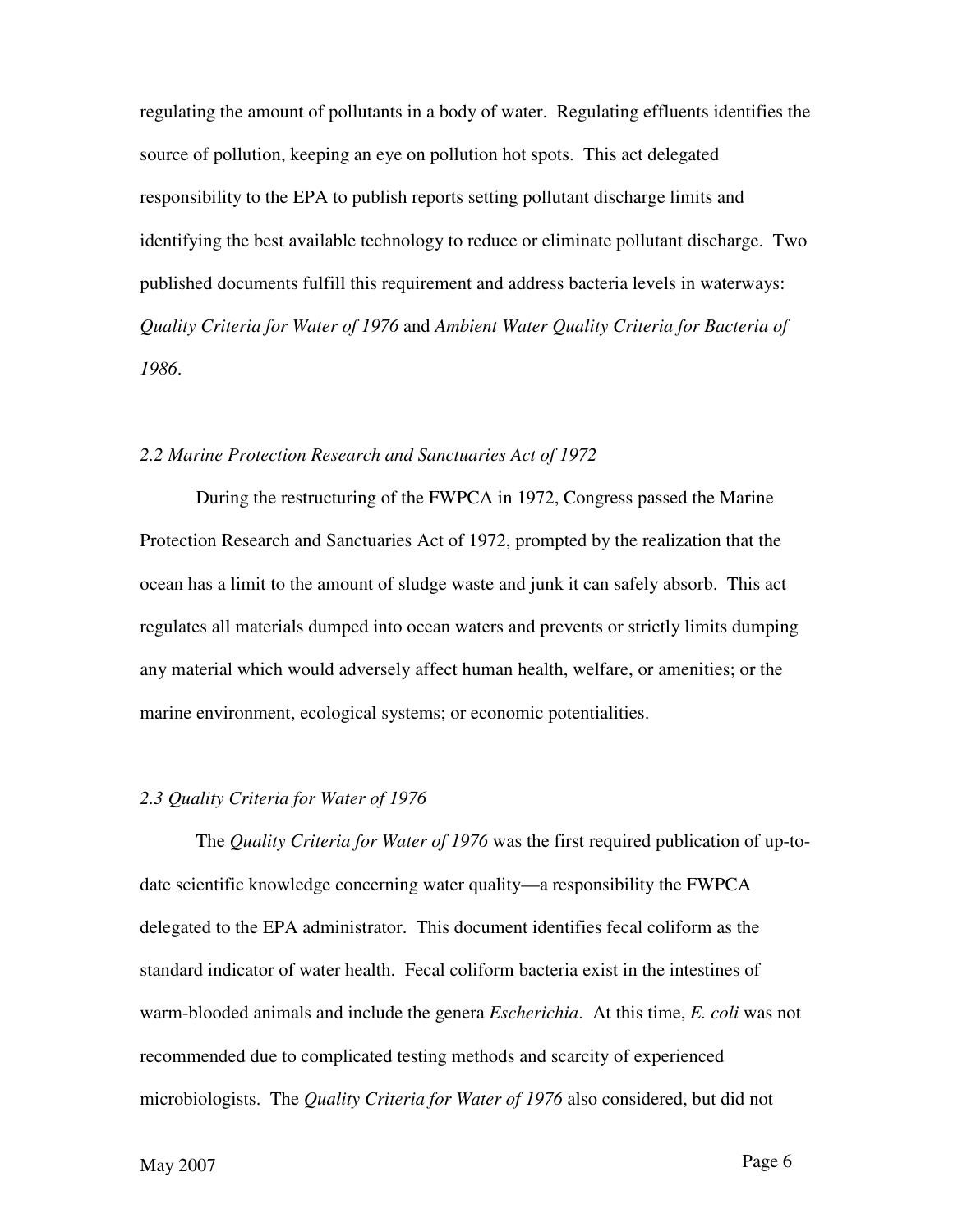recommend, enterococci as an indicator because biochemical testing needed more standardization.

To set a safe limit of fecal coliform (FC) allowable in recreational waters, its presence must be compared to probable occurrence of waterborne pathogens. According to the *Quality Criteria for Water of 1976*, the relationship between concentrations of FC and *Salmonella* was the only information used to set the maximum limit at 200 organisms of FC per 100ml. When tests showed fecal coliform densities in freshwater above 200 organisms per 100ml, the frequency of *Salmonella* increased sharply—recovered from 85-95% of samples. At the set limit of 200 org/100ml, 28.4% of estuarine water samples contained *Salmonella.* Above this limit, sixty percent of estuarine samples contained *Salmonella*. Due to natural factors, such as shifts in wind direction, current flow, and tidal fluctuations, the mean count of samples taken over a thirty-day period (5 samples minimum) is used to test contamination.

#### *2.4 Ambient Water Quality Criteria for Bacteria of 1986*

Ten years later, the EPA used a quantitative approach to determine which indicator of water quality correlates best with swimming-associated health effects. The results, published in *Ambient water Quality Criteria for Bacteria of 1986*, established *E. coli* and enterococci as better suited indicators of pathogen load than fecal coliform.

The EPA conducted epidemiological surveys at selected beach sites (saltwater and freshwater), selecting a polluted (from sewage) beach and paired it with an unpolluted recreational beach from five locations. Each visitor participating in the survey was to send back information about any illness they came down with in the week after swimming at these sites. Information was also collected from non-swimmers which was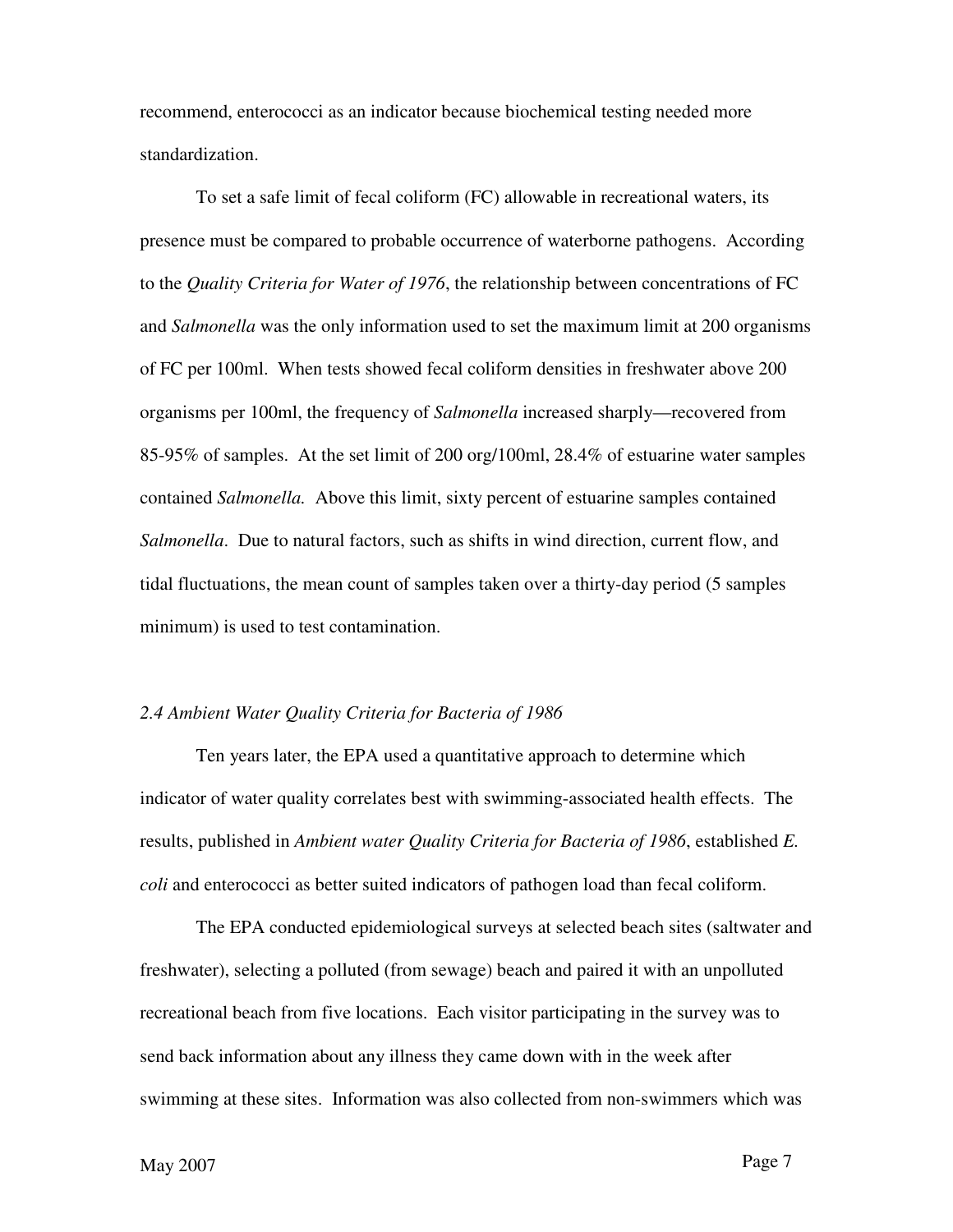subtracted from the reported swimming illnesses. Illness were divided into four categories—gastrointestinal; respiratory; eye, ear, and nose; and other. Due to the variability in self-diagnoses by participants, some symptoms were categorized in a new category called "highly credible gastrointestinal symptoms". These symptoms include: vomiting, diarrhea with fever or a disabling condition, and stomachache or nausea accompanied by a fever. Individuals reporting these symptoms were said to have acute gastroenteritis.

The results showed that only gastroenteritis symptoms were significantly different between the polluted and unpolluted beaches. Forty-one percent of the trials resulted with gastroenteritis illnesses at the polluted beaches with zero reports at the unpolluted beaches. Reports of the other three categories—respiratory; eye, ear, and nose; and other—did not show an excess of illnesses at either of the paired beaches at each study location. Shockingly enough, up to this study in 1984, this was the only available evidence linking sewage contaminated water with a health risk for bathers.

This studies concluded that the best indicator for fecal contamination in saltwater was enterococci and for freshwater it was *E. coli*, with enterococci having a lower correlations but not significantly different. Having identified suitable indicators, the EPA decided not to change the stringency of the bacterial criteria. According to the *Quality Criteria for Water of 1976*, a geometric mean of 200 fecal coliform bacteria per 100ml would result in 8 illness per 1,000 swimmers at fresh water beaches and 19 illnesses per 1,000 swimmers at marine beaches. These numbers are only approximate but are still used today to develop criteria for *E. coli* and enterococci, since they are the EPA's best estimates of accepted illness rates up to 1986.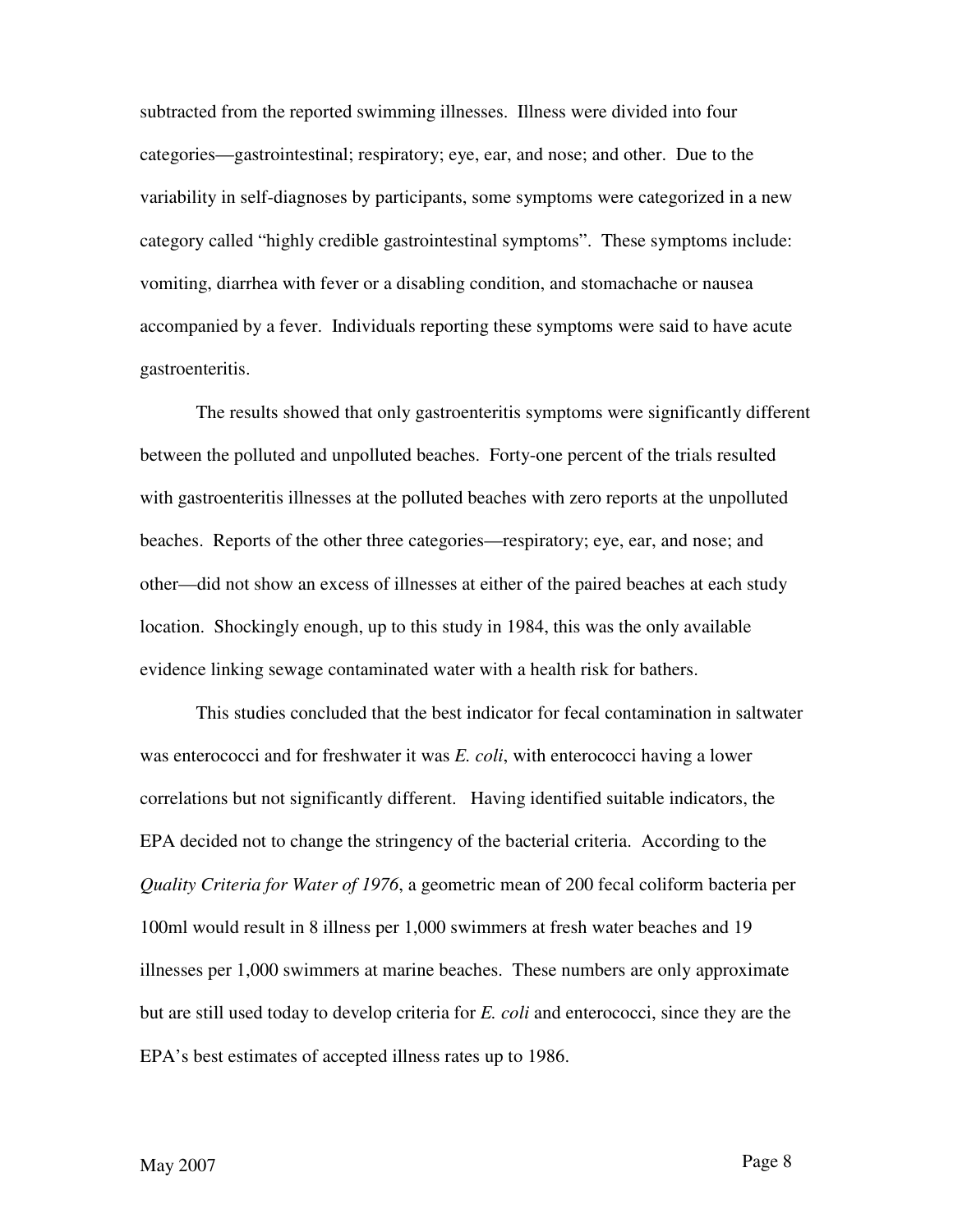Since fecal coliform is a general term, encompassing all coliforms found in human intestines, and the new government standards use the more specific organisms *E. coli*, the limit was lowered. Regression analysis, using the accepted illness rates mentioned in the previous paragraph, was used to determine the new limits for these indicators. The *Ambient Water Quality Criteria for Bacteria of 1986* establishes a new limit for freshwater set at 126 organisms of *E. coli* per 100ml of water. Enterococci was re-evaluated as an indicator organism and passed the test. It can be used as a freshwater indicator—limit set at 33 organisms per 100ml using the same equation to determine *E. coli*—and is established as the recommended indicator for saltwater—limit set at 35/100ml. The testing procedures still follow the mean levels over the 30 day testing period and these standards are still used today.

#### *2.5 BEACH Act of 2000*

Currently, states with coastal areas including the Great Lakes, must adopt water quality standards stated in the Beaches Environmental Assessment and Coastal Health Act (BEACH) of 2000. The BEACH Act amends the Clean Water Act by requiring states, having coastal waters or Great Lakes shoreline, to adopt water quality criteria that are as protective of human health as the levels proposed in the *Ambient Water Quality Criteria for Bacteria -1986* by April 10, 2004. If a state fails to comply by the deadline the EPA administrator will propose regulations. States can opt to set levels, but EPA approval is still needed to confirm the states proposed regulations are as protective as the federal standards. If the EPA approved the states' proposed criteria, federal standards were withdrawn. There are thirty-five coastal states and territories that must follow these requirements. As of April 10, 2004, 14 complied for all their coastal recreational waters,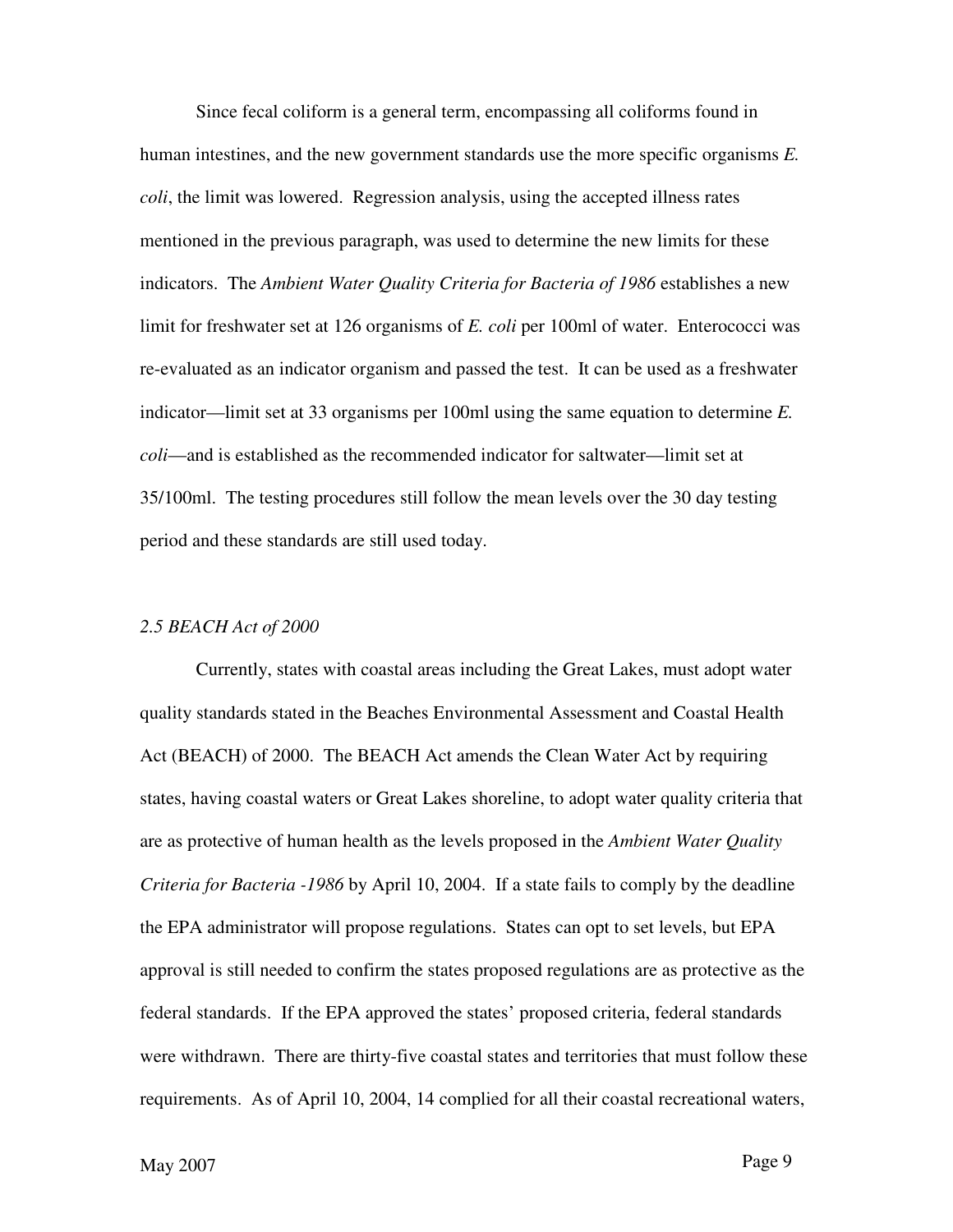13 are in the process of adopting the criteria, 5 have adopted requirements for some of their coastal recreational waters, and 3 have taken no action.

#### **3. Economic Importance of Our Nation's Beaches**

The federal government saw it was important to set the deadline and make states adopt protective limit for bacterial concentration in recreational waters because our beaches have been degrading over the years and they are so important to the nation's economy. Over half the U.S. population lives in coastal watershed counties and roughly one-half of the nation's gross domestic product (\$4.5 trillion in 2000) is generated in these coastal counties. Coastal recreation and tourism are estimated to contribute over \$640 billion annually to the U.S. economy (85% of all U.S. tourist revenues). Unfortunately, in 2003, 18,000 beach closings were reported, a rise of 51% from 2002.

 This value is also of great importance to states and counties. North Carolina's 320 miles of coastline generated \$3.0 million in economic value and created 50,000 jobs in 2000 (Marlow & Co. 2004). In Brunswick and Carteret counties, beaches contributed \$200 million in tourist related revenues. Without revenue from the beaches in Carteret County, the property taxes would rise 75% (Marlow & Co. 2004).

#### **4. Life Span of Indicators**

When determining a general life span of *E. coli* and enterococci outside the intestines, many factors must be taken into consideration. High salinity, heavy metals, sunlight, temperature, competition for nutrients, predation by other microorganisms, lysis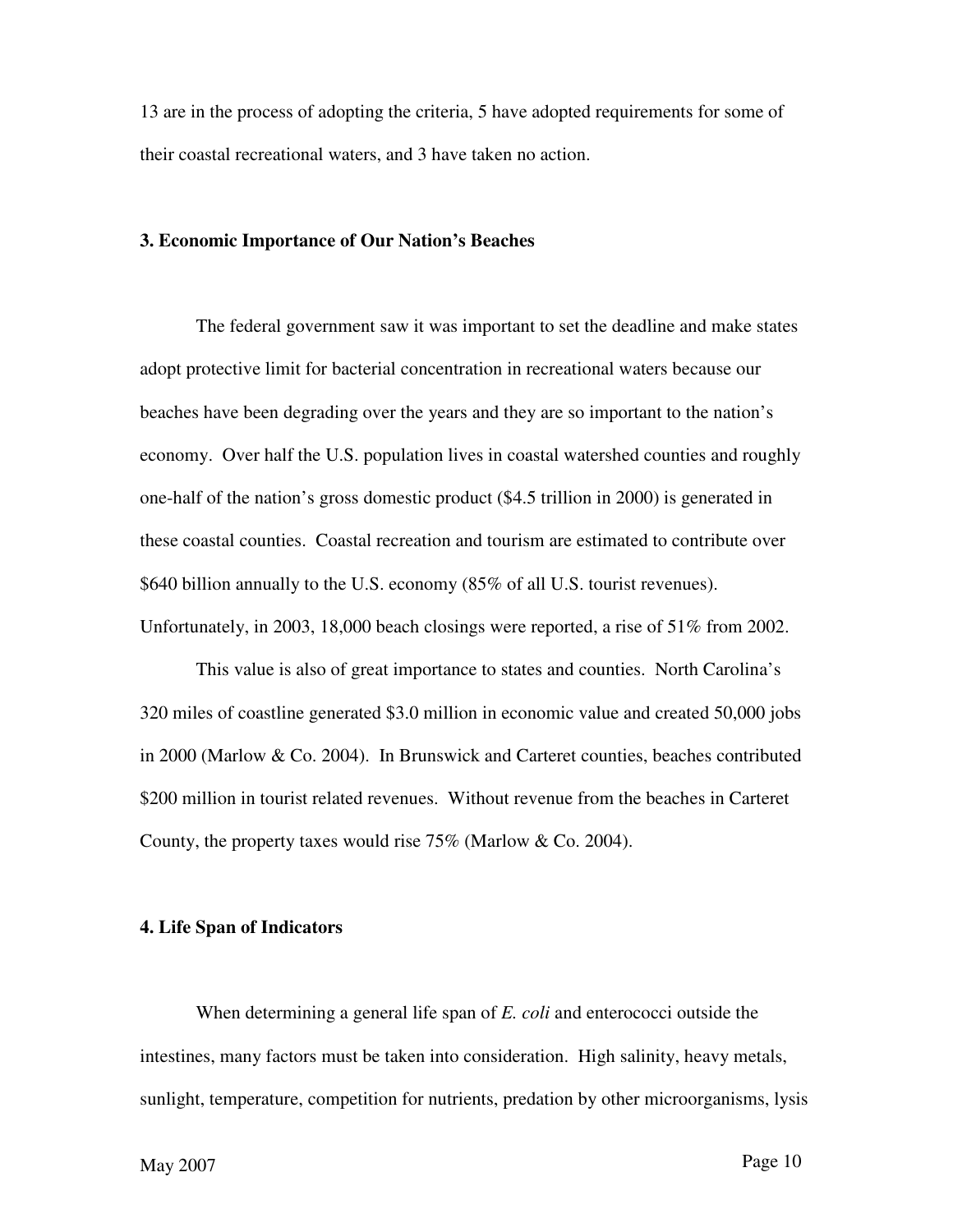by bacteriophage, aggregation, and adsorption to particulate matter have all been reported to be the primary mechanism by which coliform bacteria are killed or the numbers are reduced in the marine environment (Fujioka 1981). The source of fecal contamination wastewater, dog feces, sewer water—and species strain also affect the persistence of the indicators (Anderson 2005).

Results from experiments, which discussed indicator life span, showed varied results. One experiment shows fecal coliform survived in saltwater for one to three days (Fujioka 1981). Another experiment reported FC concentrations in water for two weeks and in sediment for four weeks (Anderson 2005). Other laboratory studies demonstrated *E. coli* survival in marine water samples for three years (Griffin 2001). All these experiments involved different experimental designs, but they showed *E. coli* populations can survive one day to three years outside the intestine.

#### **5. Reaction of Indicators to Different Stressors**

## 5.1 *Saltwater*

Many studies exist on the affects of saltwater on fecal indicator bacteria (Anderson 2005, Anderson 1979, Barcia-Lara 1991, Ferguson 2005) and scientists are in agreement that saltwater eliminates fecal indicator bacteria. Further research showed a combination of the biological, chemical and physical makeup of saltwater all affect the presence of indicator bacteria (Anderson 2005).

A study conducted by Iris Anderson shows that the higher the salinity, the more stressed the sample of *E. coli* becomes (Anderson 1979). The seawater used was 45°C,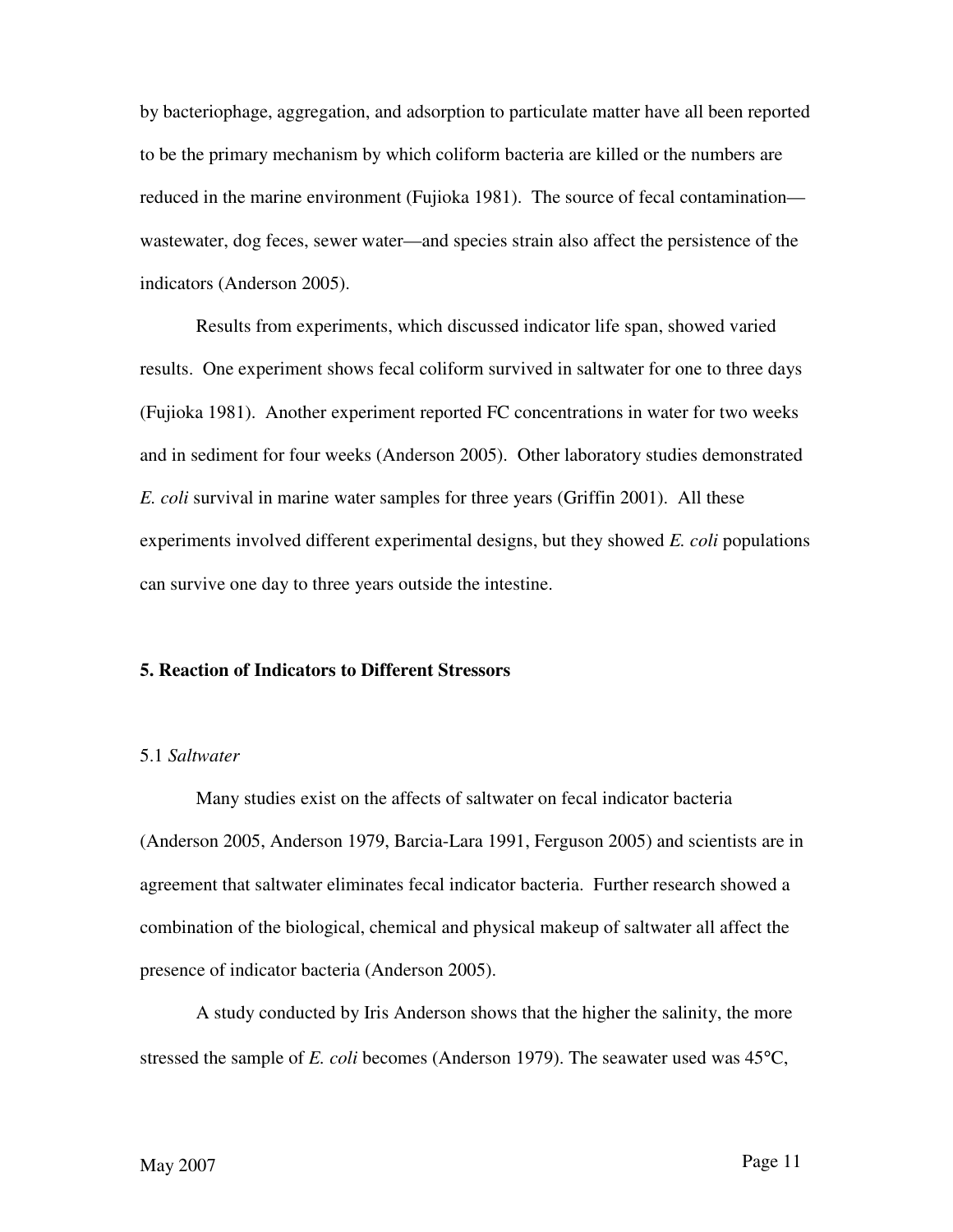sterilized seawater from the Atlantic, and the experiments were not exposed to sunlight.

| Salinity<br>$(\%o)$ | Exposure<br>(days) | % Survival |
|---------------------|--------------------|------------|
|                     | $rac{2}{5}$        | 100.6      |
| 10                  |                    | 87.6       |
|                     | 8                  | 53.5       |
|                     | $rac{2}{5}$        | 27.9       |
| 15                  |                    | 11.7       |
|                     | 8                  | 7.1        |
|                     |                    | 8.6        |
| 25                  | $rac{2}{5}$        | 5.1        |
|                     | 8                  | 4.3        |
|                     | $\frac{2}{5}$      | 1.7        |
| 30                  |                    | 0.7        |
|                     | 8                  | 2.0        |

Table 1 shows the results of *E. coli* concentrations in different salinities (Anderson 1979)*.* 

**Table 1** – Percent survival of *E. coli* in seawater at different salinities (Anderson 1979).

This experiment shows, without sunlight or potential predators in the water, the salinity level and the time of exposure negatively affect the presence of *E. coli.*

Other studies indicate that it is not just the presence of salt in the water but also the presence of predators that affect the elimination of *E. coli* (Enzinger 1976, McCambridge 1981). Enzinger observed a large reduction in numbers of antibioticresistant strains of *E. coli* in bay water (35‰) that had been sterilized—predators removed—and seeded with untreated seawater containing protozoa. The protozoa used in this experiment (amoebae and microflagellates from seawater) survived for 6 months in a 3.0% Rila salt solution by adding *E. coli* (10<sup>9</sup> cells/ml) as the sole nutrient source. The protozoa had a lytic (destructive) affect toward the *E. coli* (Enzinger 1976). However, *E. coli* numbers declined gradually in completely sterile waters (Enzinger 1976), signifying that saltwater with protozoa predators eliminate *E. coli* more efficiently than just saltwater alone (see graph 1). In this experiment, day two to day four exhibits a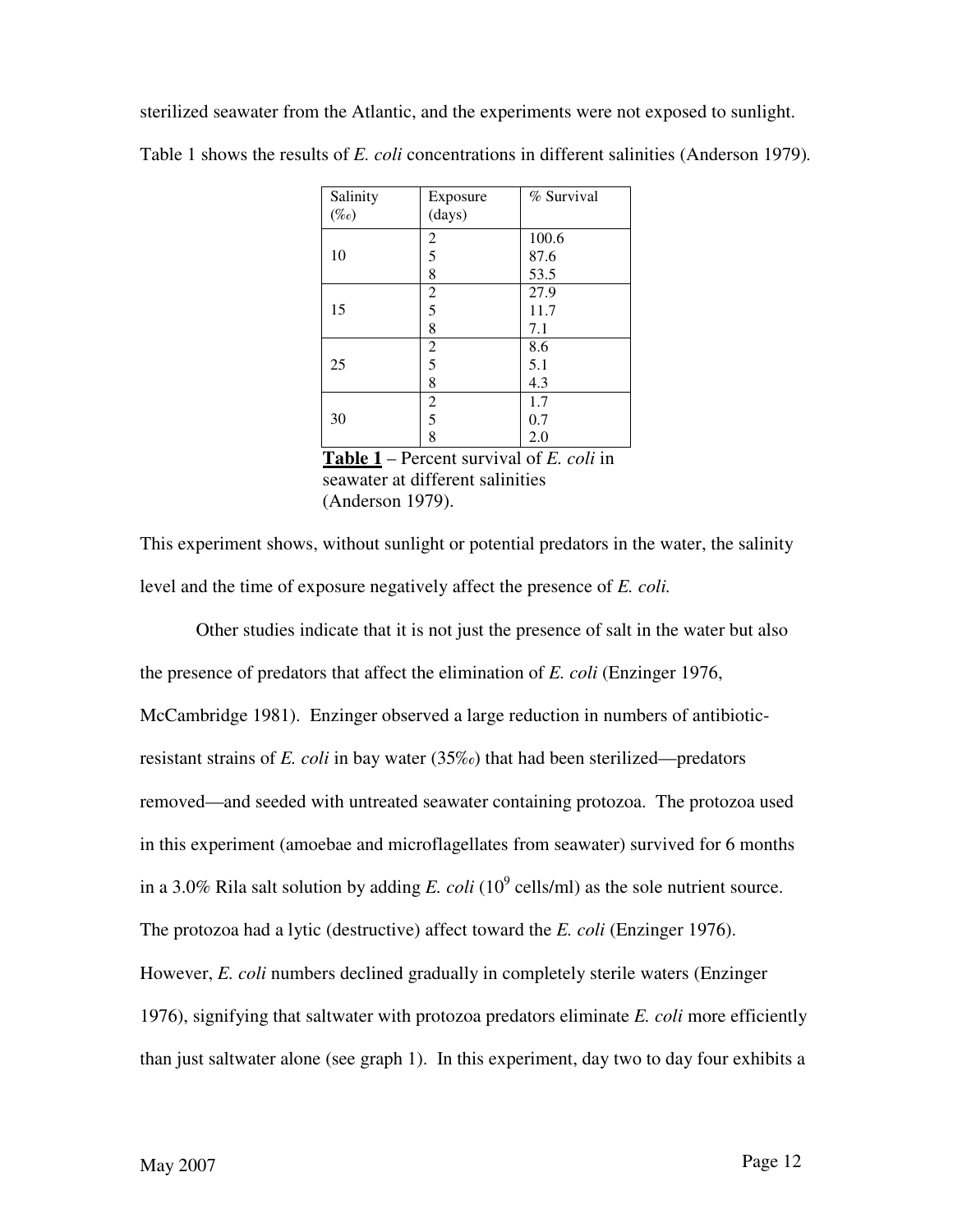ten-fold increase of the number of protozoan predators resulting in the most sever reduction of *E. coli* (see graph 1) (Enzinger 1976).



FIG. 2. E. coli removal and predator growth in samples containing penicillin and streptomycin (500 sumples containing penicular and str<br>mg of each per liter). Symbols: (0-<br>unseeded autoclaved bay water; (  $\odot$ )  $\tilde{E}$ . coli in  $\bullet$  E. coli survival in autoclaved water seeded with 1.0 ml of<br>freshly collected untreated bay water;  $(\nabla - -\nabla)$  $\begin{small} \textit{predator} \textit{growth in autoclaved water seeded with 1.0} \\ \textit{ml of freshly collected, untreated bay water.} \end{small}$ 

 **Graph 1.** *E. coli* populations in waters with and without protozoa present (Enzinger 1976).

Before day two, deficient protozoa populations accounted for the slow die-off of *E. coli*. However, once the protozoa multiplied, *E. coli* populations declined logarithmically. This lag time reduced when a less concentrated sample of *E. coli* was added (Enzinger 1976). *E. coli* concentrations in samples lacking predators (unseeded), remained high. This study shows that the presence of protozoa leads to significant coliform reduction (Enzinger 1976).

The organism *Bdellovibrios* was abundant in each of the samples where protozoa eliminated *E. coli* (Enzinger 1976). This organism preys upon 70 to 85% of recovered bacteria in an estuarine environment (Yair 2003) and 40-76% of bacterial strains and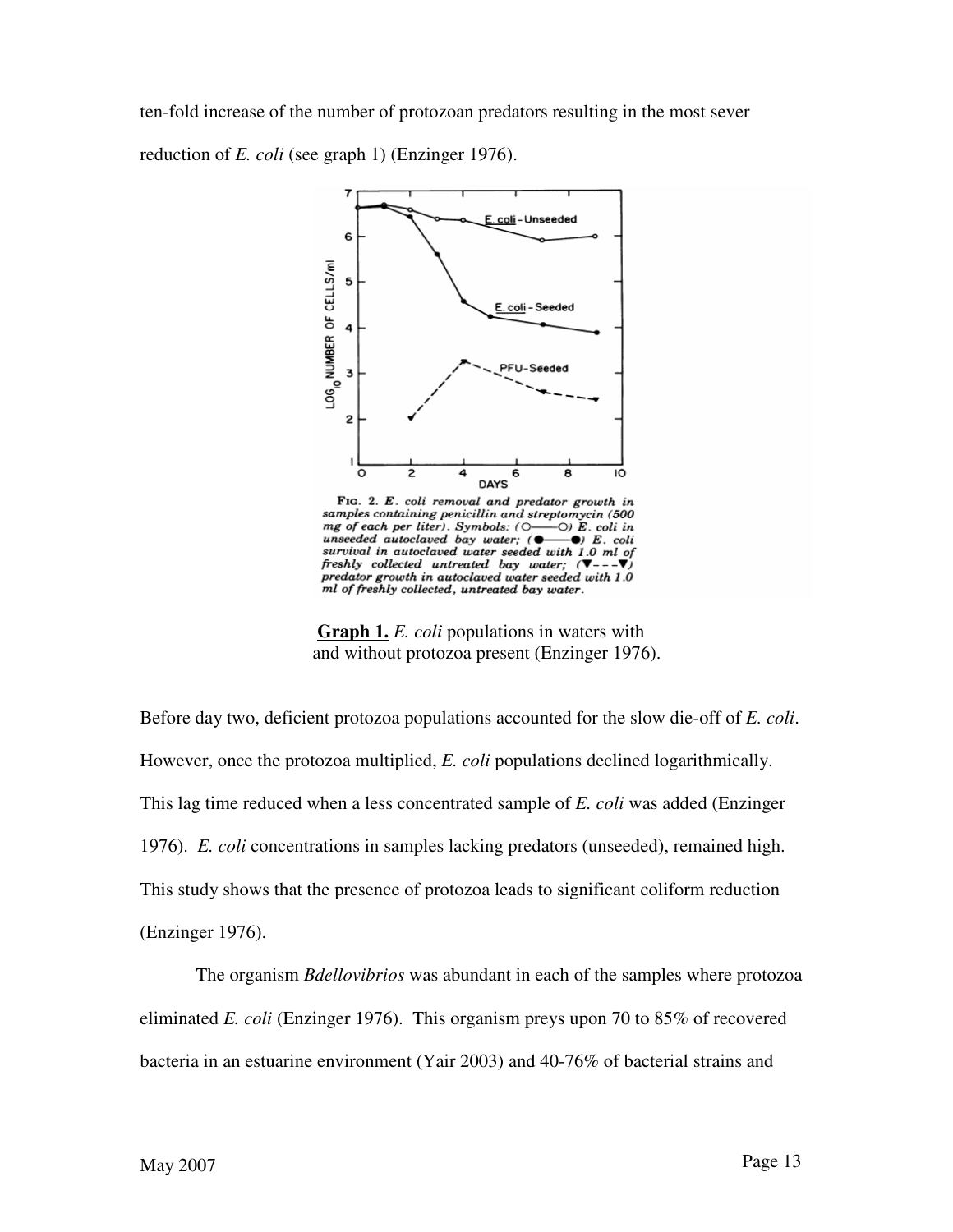isolates from ocean waters (Rice 1998). More information on this protozoan is found later in the report.

## *5.2 Sunlight*

The effects of sunlight factor heavily on the survival of *E. coli*. As discussed above, seawater affects the population of *E. coli*. When adding sunlight to *E. coli* in natural seawater, the combination of saltwater predators and sunlight destroys *E. coli* more efficiently (see Graph 2) (McMambridge 1981). When adding *E. coli* to sterilized seawater incubated in the dark, the numbers remain virtually unchanged (McMambridge 1981). Exposing the *E. coli* sample in sterile water (no predators) to sunlight reduces *E. coli* numbers to levels similar to samples exposed to predators in the dark. The combined action of predators and solar radiation produces a significantly greater reduction in the *E. coli* numbers than each factor acting independently (McMambridge 1981). For example, a sample of *E. coli* with protozoa incubated in the dark reduced the numbers from 5 x  $10^8$  to 6 x  $10^2$  organisms per ml after 10 days of incubation. With sunlight and predators, *E. coli* numbers were reduced from  $6 \times 10^8$  to 0 organisms per ml in 8 days.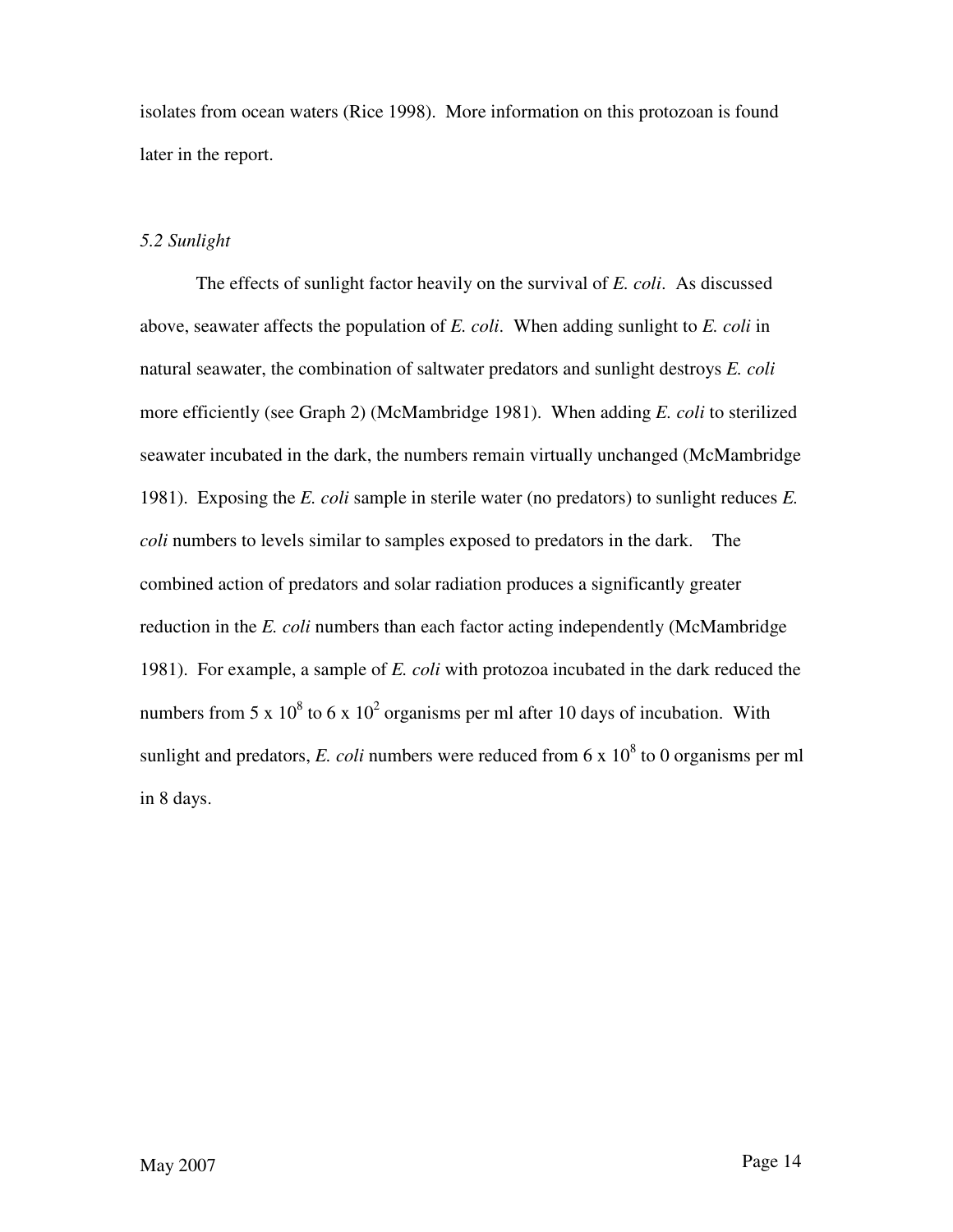

**Graph 2** – Effect of Sunlight and Predators on concentrations of *E. coli*

No. Sun<br>
Baggard and Theodators<br>
Theodators<br>
Theodators<br>
Theodators<br>
Theodators<br>
Theodators<br>
Theodators<br>
Theodators<br>
Theodators<br>
Theodators<br>
This research indicates that saltwater predators, salinity and smnlight decrease This research indicates that saltwater predators, salinity and sunlight decrease the populations of *E. coli* in water. Roger Fujioka conducted an experiment investigating whether freshwater predators and sunlight affect *E. coli* populations (Fujioka 1981). All samples of water were taken from natural water sources (both fresh and salt) and were not sterilized, leaving natural predators in the samples. The results show that the seawater sample with no light took 2-4 days to reach  $T_{90}$  (the amount of time for 90% of *E. coli* population to inactivate). Seawater exposed to natural light took 90 min to reach  $T_{90}$  (Fujioka 1981). When conducting this experiment with predators in freshwater, the population of *E. coli* remained stable when incubated in the dark and died off slightly in freshwater exposed to natural light (see graph 3). Fujiokas study also showed that visible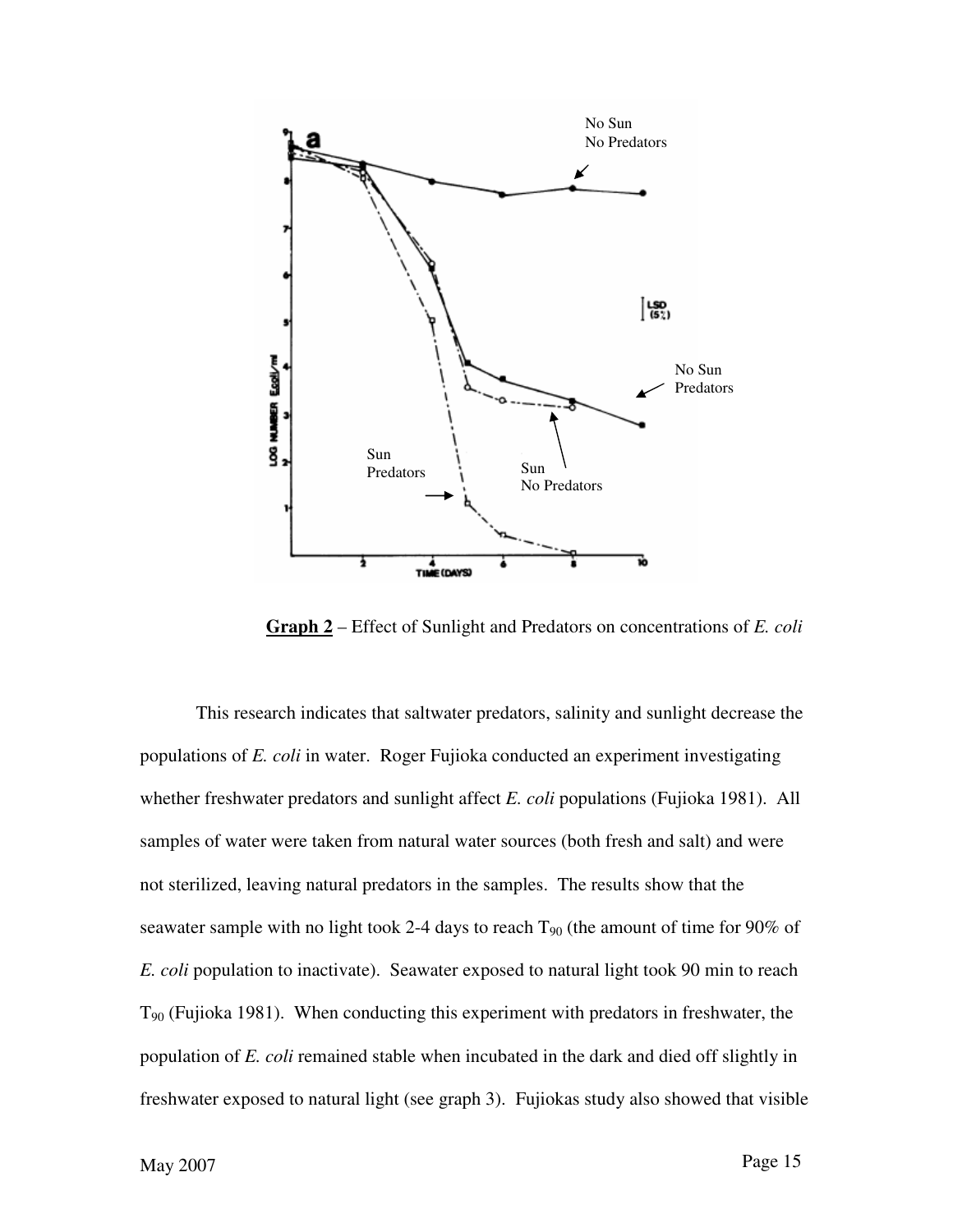light, not UV light, kills bacteria and visible light can penetrate glass, linear polyethylene, and at least 3.3m of clear seawater (Fujioka 1981).



 **Graph 3** – Fecal Coliform (FC) and Fecal Streptococci (FS) concentrations exposed to freshwater and saltwater in sunlight

## *5.3 pH*

The pH level of water affects *E. coli* survival. Fecal coliform elimination peaks at pH values greater than 9. When exposed to pH values ranging from 7.5 to 8.75 little dieoff was observed. (Pearson 1987).

## *I5.4 Predation*

As mentioned earlier, the protozoa bdellovibrios (belonging to genus *Bdellovibrio*, was present in all saltwater samples of Enzinger's experiment where *E. coli*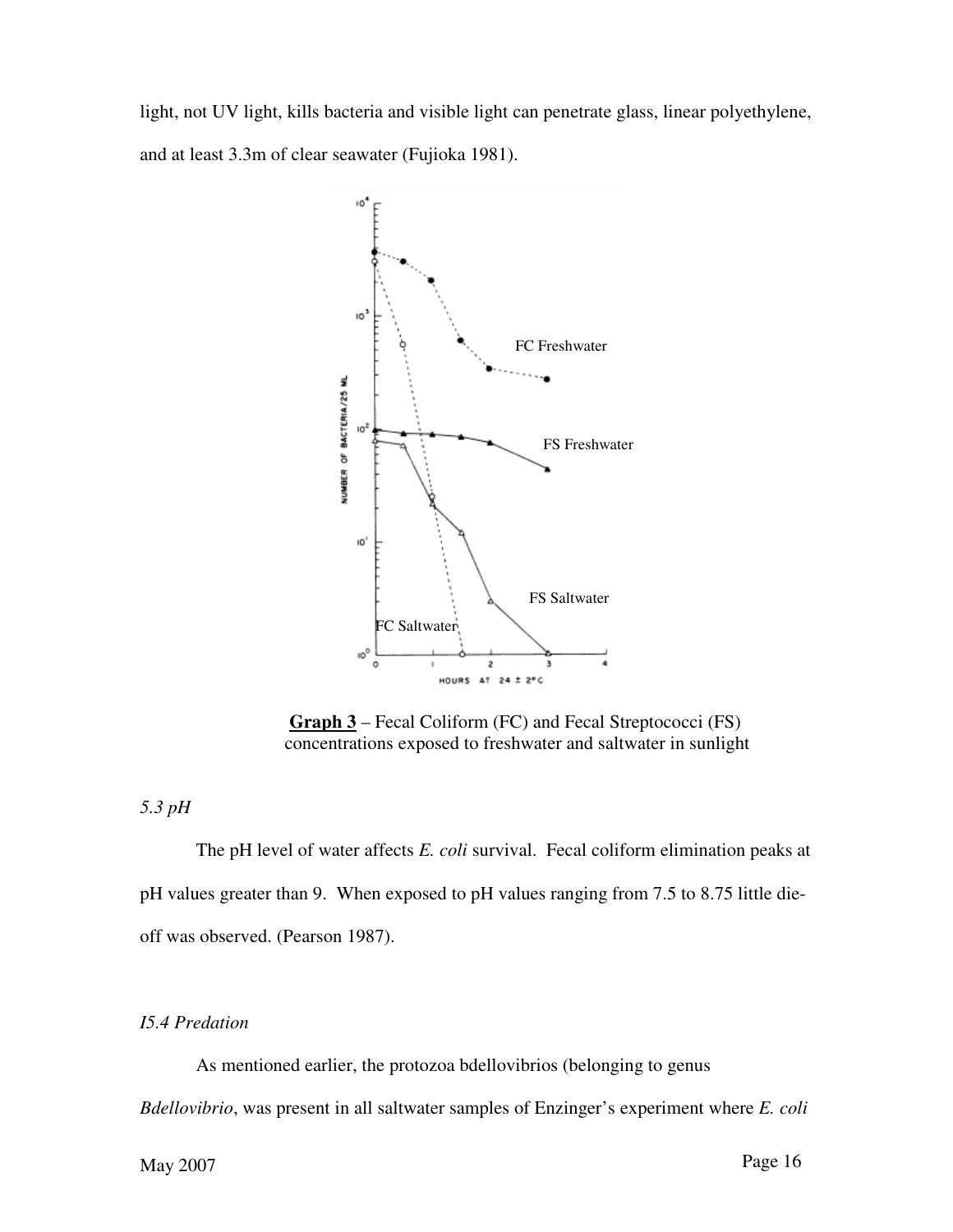was successfully eliminated (Enzinger 1976). A closer look at these organisms explains how. Bdellovibrio inhabits fresh and brackish water, sewage, water reservoirs, and seawater (Kadouri 2005). The marine forms require NaCl for its growth (Williams 1981, Sutton 1994). Optimal range for halophilic, estuarine bdellovibrios is  $20\text{-}30^{\circ}$  C and  $0.6$  – 1.6% salinity (Rice 1998). Bdellovibrios, unlike most bacteriophages recovered in marine or brackish waters, typically prey on a broad range of gram-negative species (Rice 1998, Wilkinson 2001, Nunez 2005) including fecal indicators *E. coli* and enterococci.

Bdellovibrio invade host cell (gram-negative bacteria) (Varon 1969, Yair 2003, Kadouri 2005) and increase in size until they divide into four to six daughter cells leaving behind the ghost of the host cells (Varon 1969, Kadouri 2005) (see Figure 1). The new generations of bdellovibrio cells move actively and can immediately infect other host cells (Varon 1969). Survival depends on locating and successfully penetrating a prey cell before starvation (Straley 1977). Bdellovibrio require a minimum density of 1.5 x  $10^5$ host cells/ml to have a 50% survival rate over a 10h period and a minimum of  $10^7$  host cells/ml for population growth (Rice 1998). If prey populations fall below the required concentrations the protozoa can survive if suitable sources of carbon and energy are present (Straley 1977).

Host concentration is important because bdellovibrios hunts by random collisions, not by chemical signals (Straley 1977). Hunting in this manner requires speed, which earned bdellovibrio the title of the fastest motile bacteria (Yair 2003). Efficiency of bdellovibrio predation increases at the water surface compared to the water column (Rice 1998, Nunez 2005) because surface associated bacteria may be less mobile and therefore easier targets for the predators (Rice 1998). Surface bacteria may also be larger, providing more room for a greater number of daughter cells to develop (Rice 1998). This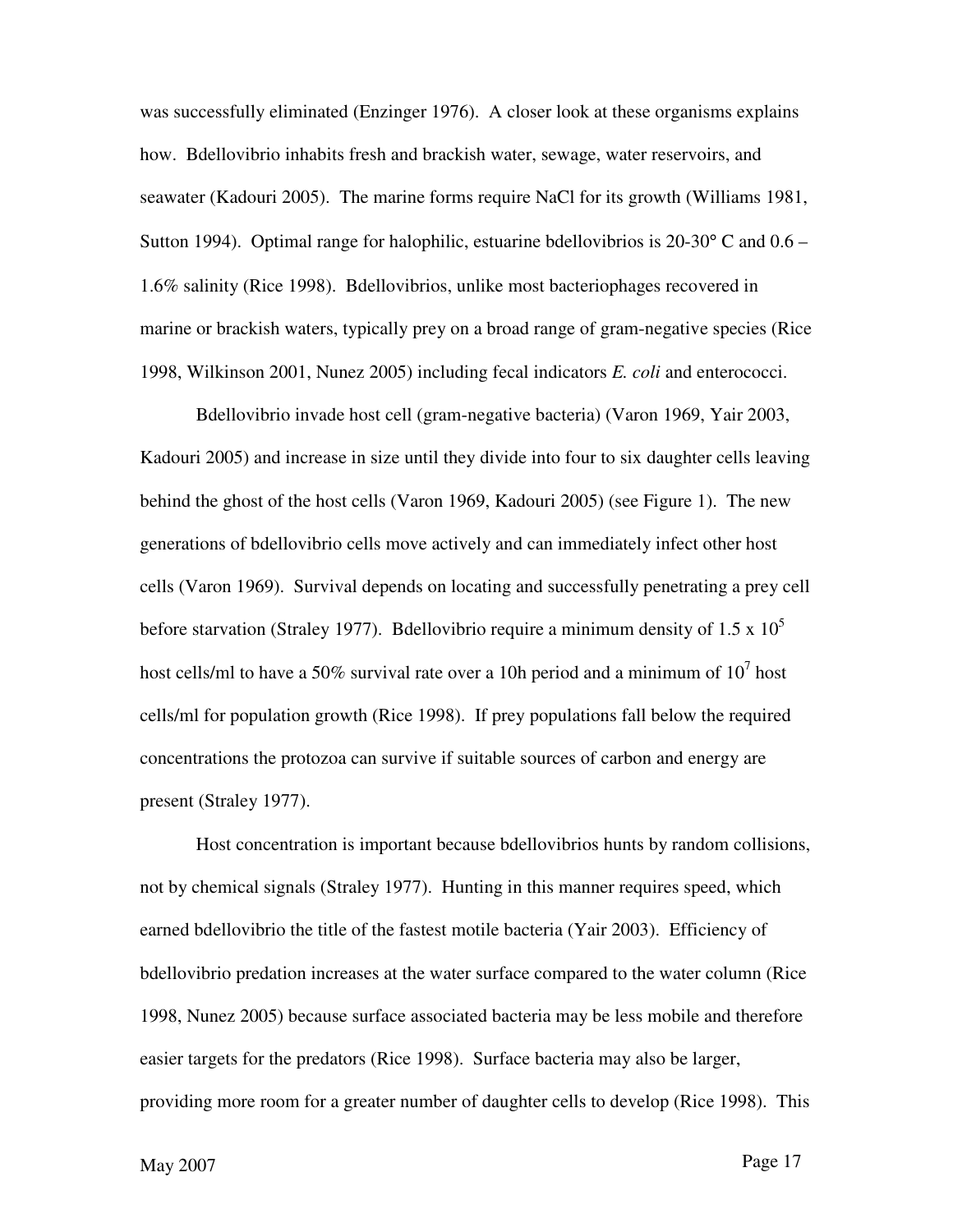protozoa can even multiply using dead *E. coli* cells, killed by temperature (above 70° C) or sunlight, thereby not relying on host viability for its preproduction (Rice 1998, Varon 1969).



**Figure 1** – Life cycle of *Bdellvibrios* (Tudor 2006)

A true test of bdellovibrios accomplishments is the effect it has on biofilms. Biofilms are complex microbial communities that are resistant to attack by bacteriophages and to removal by drugs and chemicals (Nunez 2005). The extent of damage brought about by *Bdellovibrio* on *E. coli* biofilms was visualized by SEM imaging. The protozoa destroyed the bulk of biofilm cells, leaving behind cell residue and matrix (Kadouri 2005). Nutrient concentration also has an affect on the ability of bdellovibrio to destroy *E. coli* biofilms. Bdellovibrio completely eliminated *E. coli*  biofilms in a diluted medium, even if the biofilm is allowed 24 hours to establish itself before adding the predator (Nunez 2005). In a richer medium, bdellovibrios diminished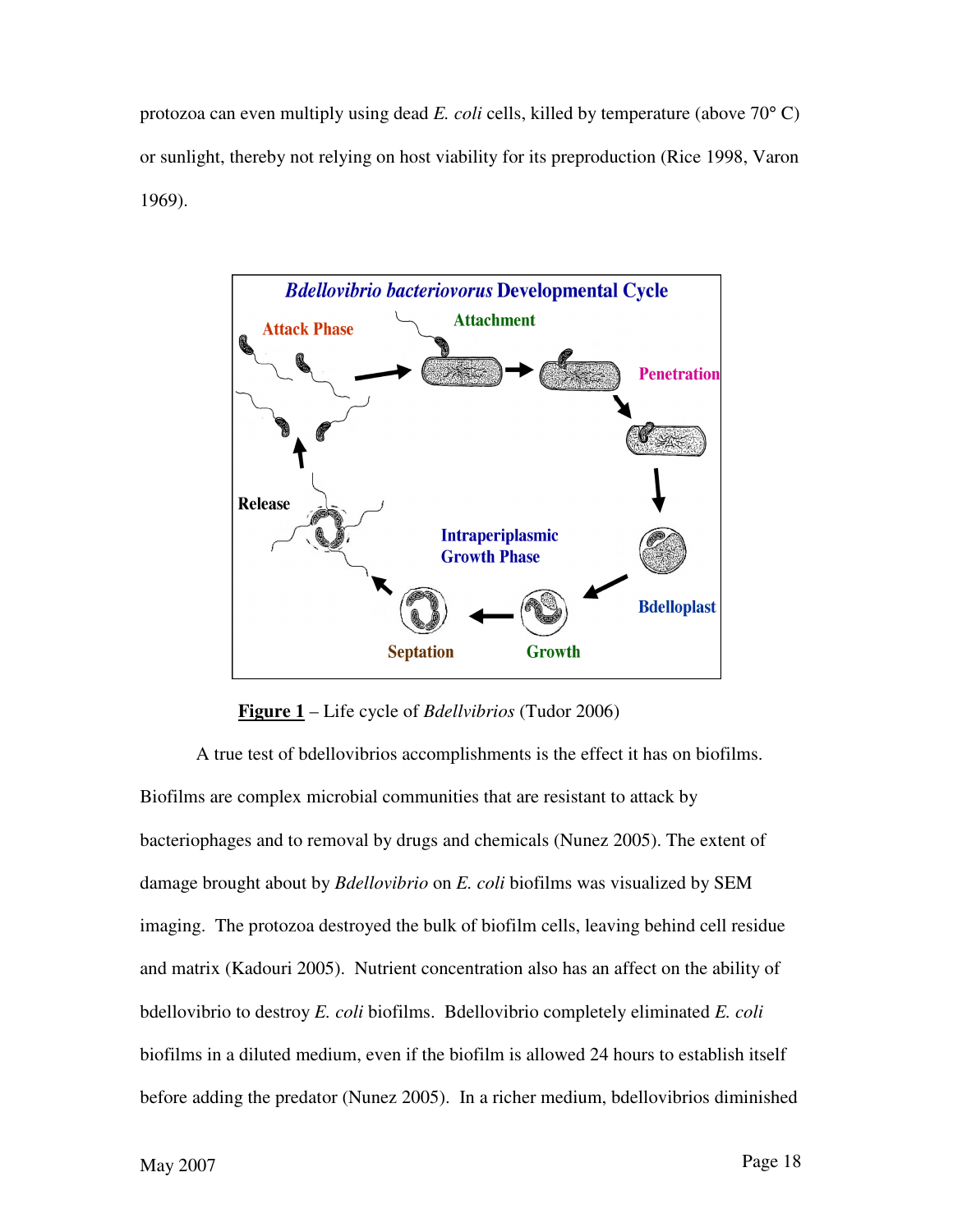the number of cells on the surface to half the concentration in a predator-free environment (Nunez 2005).

Natural bdellovibrio populations studied in the Chesapeake Bay and around the Great Barrier Reef fluctuate seasonally (Williams 1981, Sutton 1994). The highest populations occur in the summer months and deacrease throughout the fall, until they reach undetectable levels in the winter months (Williams 1981, Sutton 1994). This pattern correlates with water temperature (Sutton 1994). However, they can be recovered in the benthic sediment in the winter months even when absent from the water column above (Williams 1981). This observation leads scientists to believe that the benthic sediments serve as a habitat for bdellovibrios throughout the winter months (Williams 1981).

### *5.5 Multiplying indicators*

Previously, scientists believed that fecal indicators do not have the ability to multiply outside of a host (Anderson 2005, Meyers 2006). However, recent findings prove otherwise (Anderson 2005, Solo-Gabriele 2000, Davies 1995, Desmarais 2002, Byappanahalli 2005, Ferfuson 2005). In Solo-Gabrielles experiment, *E.* coli contaminated soil samples were submerged into *E. coli* contaminated water and dried in cycles (Solo-Gabriele 2000). *E coli* concentrations of the water and soil were measured during each cycle. The sediment samples cycled in and out of the water sample as follows: 6h wet, 6h dry, 12h wet, 6h dry, 6h wet, 12h dry, etc. For each test, initial moisture of soil, concentration of *E. coli* in soil, and concentration of *E. coli* in the water were taken. Results showed that soil moisture affects the abililty of *E. coli* to multiply in sediments. Soil that had dried to 0.8% moisture exhibited the highest change in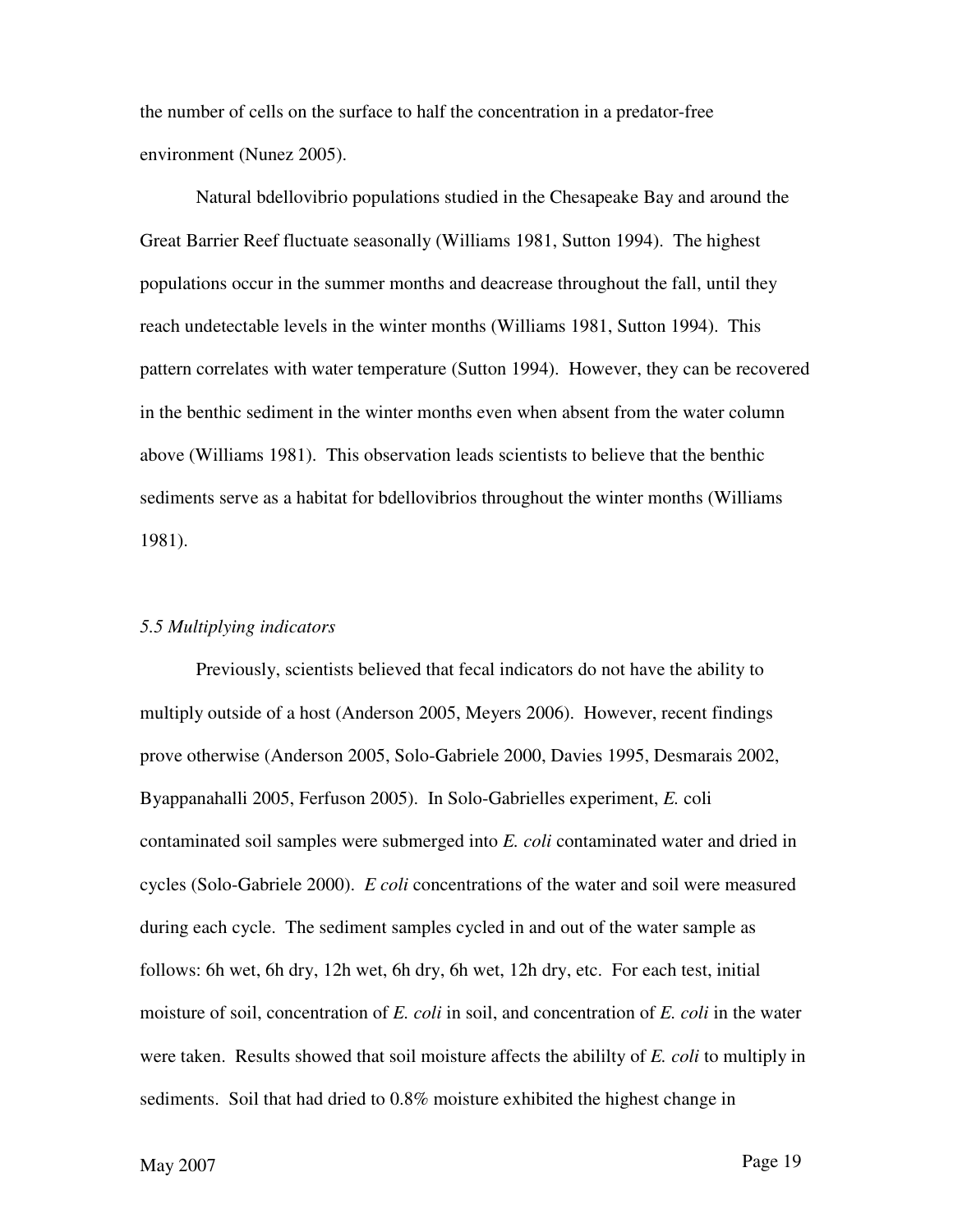concentration of *E. coli* in the soils and in the overlying water after twelve hours, rising from 15 organisms/gram to over  $4.8x10^4$  organisms/gram in soil samples and 200 organisms/100ml to greater than  $1.5x10<sup>4</sup>$  organisms/100ml in water.

Cultured *E. coli* has survived for 68 days in sediment, suggesting that sediments provide a favorable environment for the bacteria (Davies 1995). Solo-Gabrielle's experiment clearly shows the ability of *E. coli* to thrive in soils collected from shorelines of the tidally influenced tributary of the new river in Ft. Lauderdale, FL, especially when subjected to periodic wetting and drying cycles, such as tides, and the experiment showed that the initial soil moisture of the sample plays a crucial role in the ability of *E. coli* to grow within the soils tested (Solo-Gabriele 2000).

There are two possible reasons *E. coli* thrives in the soil. It is likely that *E. coli* can survive at lower soil moisture than its predators (Solo-Gabriele 2000, Davies 1995) and bacteria adsorbed to sediment particles may be protected from the influence of such factors as UV radiation, high salinity, heavy metal toxicity, and attack by bacteriophage (Davies 1995). Therefore, upon soil drying, conditions are suitable for *E. coli* growth and survival (Solo-Gabriele 2000) and show that the changing environmental conditions in tidally influenced soils help support elevated population of enteric bacteria (Desmarais 2002). Areas that experience the most extreme drying conditions—outer fringes of channel banks—will contact water from high tide, have time to dry out during low tide, and dominate the contribution of *E. coli* to the water column (Solo-Gabriele 2000). This tidal influence results in the highest levels of *E. coli* concentrations during high tides and lower concentrations during low tides (Solo-Gabriele 2000).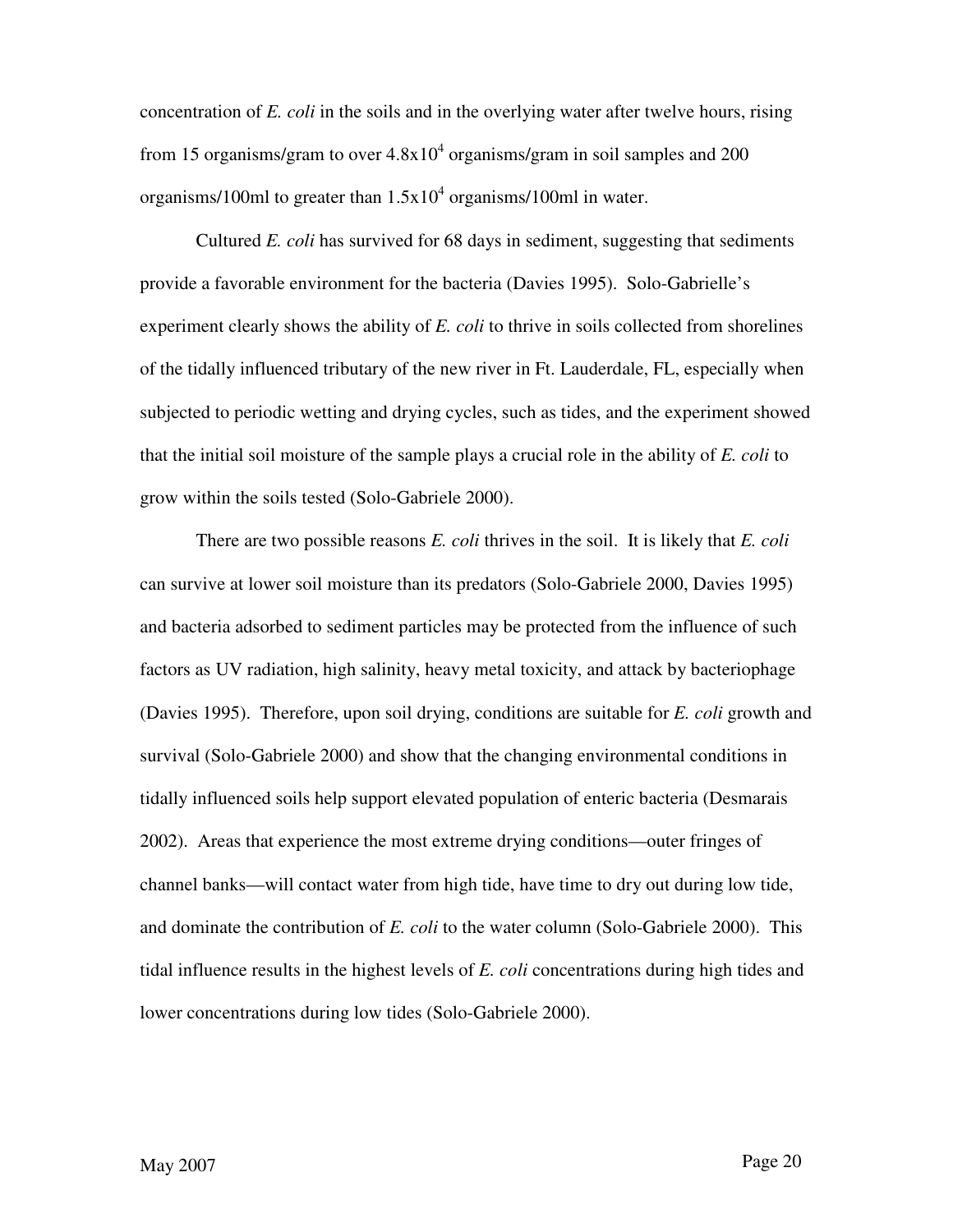Depth of *E. coli* in the soil also plays a factor in its survival. When analyzing core samples taken from sediment inhabited by *E. coli,* the bacteria was only found in the top 5 cm and does not survive below this (Desmarais 2002).

In the tropics and subtropics *E. coli* proliferates in soil and natural vegetation in the absence of fecal contamination (Desmarais 2002). Studies conducted in Hawaii and other tropical environments show the soil as the source of concentrations of fecal coliforms and *E. coli* in streams (Byappanahalli 1998) especially where organic content in the soils is high (Desmarais 2002). Under natural soil conditions, microorganisms obtain nutrients more efficiently and it is hypothesized that fecal bacterial grow sporadically in response to available nutrients (see table 2 below) (Byappanahalli 1998).

|                | $Log10 CFU/g$ dry soil            |         |                 |                |  |  |
|----------------|-----------------------------------|---------|-----------------|----------------|--|--|
| Time $(d)$     | Sterile soil (w/ nutrients added) |         |                 | Natural soil   |  |  |
|                | <b>Fecal Coliforms</b>            | E. coli | Fecal coliforms | E. coli        |  |  |
| 0              | 2.75                              | 2.75    | 3.05            | 3.05           |  |  |
|                | 4.76                              | 4.29    | 3.34            | 3.34           |  |  |
| $\mathfrak{D}$ | 5.03                              | 4.99    | Not Determined  | Not Determined |  |  |
| ٩              | 5.19                              | 4.95    | 3.22            | 3.22           |  |  |
|                | 5.57                              | 5.45    | 2.74            | 3.04           |  |  |
| ┑              | 5.85                              | 5.55    | 5.99            | 5.29           |  |  |
| 8              | 6.96                              | 6.57    | 5.99            | 5.21           |  |  |
| 9              | 5.80                              | 5.45    | 5.79            | 5.23           |  |  |

**Table 2** – Concentration changes of fecal coliforms in natural sediments and sterile sediments with nutrients added (Byappanahalli 1998).

Sediments may contain 100 to 1,000 times as many fecal indicator bacteria as the overlying water (Davies 1995, Ferguson 2005). Thus, the calculated bacterial concentrations in sediments were not because of overlying water (Ferguson 2005). This information also supports reports that fecal coliforms can exist without a steady source of accumulation from pollution or storm drains. It can be present from an isolated incident and then over time multiply in the sediment and be reintroduced back into water sources.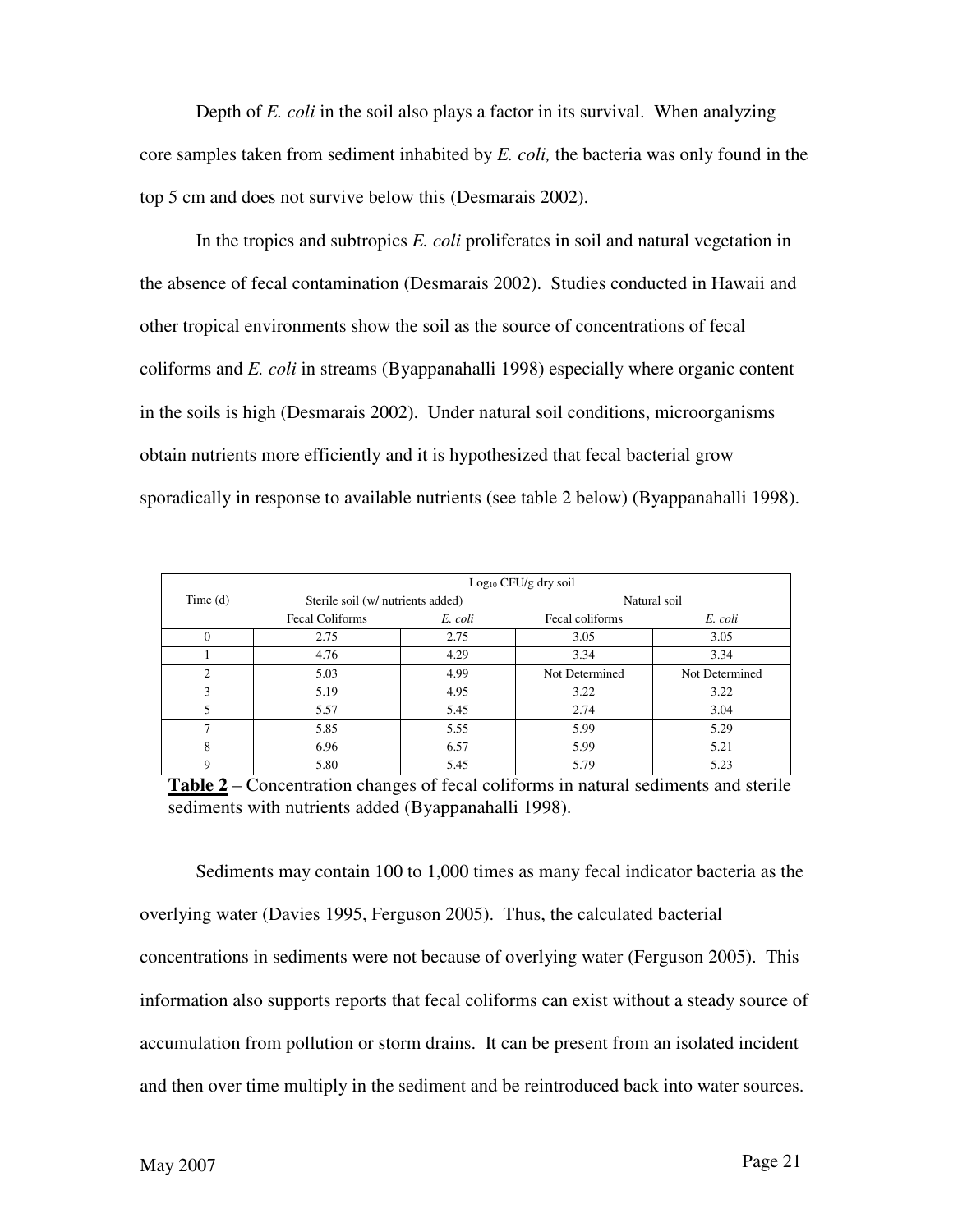When tested, these waters will show high concentrations of fecal bacteria even if there is currently no consistent addition of bacteria.

## *5.6 Storms and Rain Events*

Storms also affect the concentration of *E. coli* in the water column. Studies conducted at the North Fork River in Fort Lauderdale, FL showed a cyclical pattern in *E. coli* concentrations two days after a storm event (Solo-Gabriele 2000). Storms may flush *E. coli* from the soil banks and then *E. coli* takes roughly two days to noticeably increase to levels that affect the water column (Solo-Gabriele 2000). However, at high tide after a storm, concentrations are significantly higher than values observed two days immediately after the storm (Solo-Gabriele 2000).

## **6. E. coli vs Enterococci**

*E. coli* (a fecal coliform member (FC)) and Enterococci (ENT) are two indicator organisms recommended by the EPA to use to asses the microbiological safety of water, but they react differently to different surroundings (see table 3) (Anderson 2005). Saltwater increases the decay rates of fecal coliforms and enterococci more than freshwater (Anderson 2005). Comparing the different indicators in each of the habitats shows a greater persistence of fecal coliform in freshwater than enterococci and enterococci has a greater persistence in saltwater than fecal coliform (Anderson 2005). With this information it is important to see that the use of one regulatory standard for diverse bodies of water may prove difficult.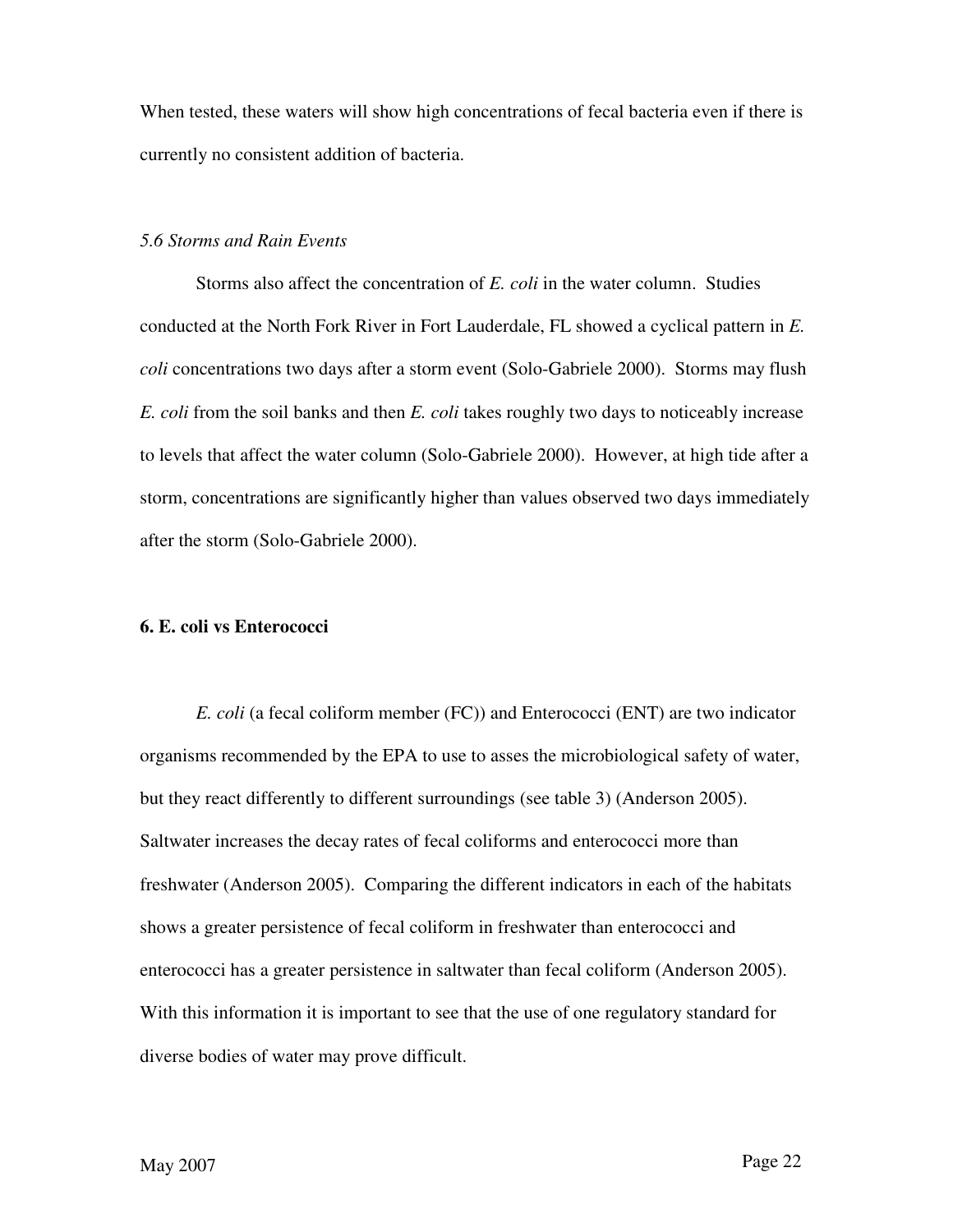| Water<br>Type | Location | Decay rate from: |            |            |            |               |         | <b>Overall Decay Rate</b> |            |
|---------------|----------|------------------|------------|------------|------------|---------------|---------|---------------------------|------------|
|               |          | Dog Feces        |            | Wastewater |            | Soil inoculum |         |                           |            |
|               |          | <b>FC</b>        | <b>ENT</b> | FC         | <b>ENT</b> | FC            | ENT     | <b>FC</b>                 | <b>ENT</b> |
| Fresh         | Water    | $-0.37$          | $-1.49$    | $-0.27$    | $-0.31$    | $-0.08$       | $-0.39$ | $-0.24$                   | $-0.73$    |
|               | Sediment | $-0.03$          | $-0.29$    | $-0.03$    | $-0.21$    | $-0.02$       | $-0.16$ | $-0.02$                   | $-0.22$    |
| Salt          | Water    | $-3.8$           | $-4.2$     | $-4.2$     | $-1.05$    | $-0.83$       | $-0.99$ | $-2.9$                    | $-2.1$     |
|               | Sediment | $-0.65$          | $-3.1$     | $-3.1$     | $-0.22$    | $-0.28$       | $-0.01$ | $-1.3$                    | $-1.1$     |

**Table 3** – Decay rates for fecal coliforms and *Enterococcus* spp. from various sources (Anderson 2005). Rates are calculated as  $log_{10}$  (CFU – colony forming units 100/ml) per day for water columns and  $log_{10}$  (CFU 100/g) per day for sediments.

With information suggesting that these indicator organisms can multiply in sediments, is the public really at a higher risk of catching a swimming-related illness if levels are above the EPA limits? If environmental conditions favor indicator multiplication, *E. coli* and enterococci concentrations may rise above the limit, warranting a beach closure or warning sign. However, the existing pathogens dangerous to human health will not exceed the acceptable risk values set by the EPA. Therefore, closing a beach due to high fecal indicator concentrations may cause unnecessary concern about the beach's pollution.

In some cases the opposite scenario has been proven. An analysis of coastal areas surrounding the Florida Keys detected enteroviruses at sites contaminated with human wastes although at a majority of these sites indicator bacteria suggested good water quality (Griffin 2001).

## **7. Case Study**

## *7.1 Setup*

Historically, the runoff from heavy rainfall events of Unites State coastal communities has been piped to the local shorelines and released through a series of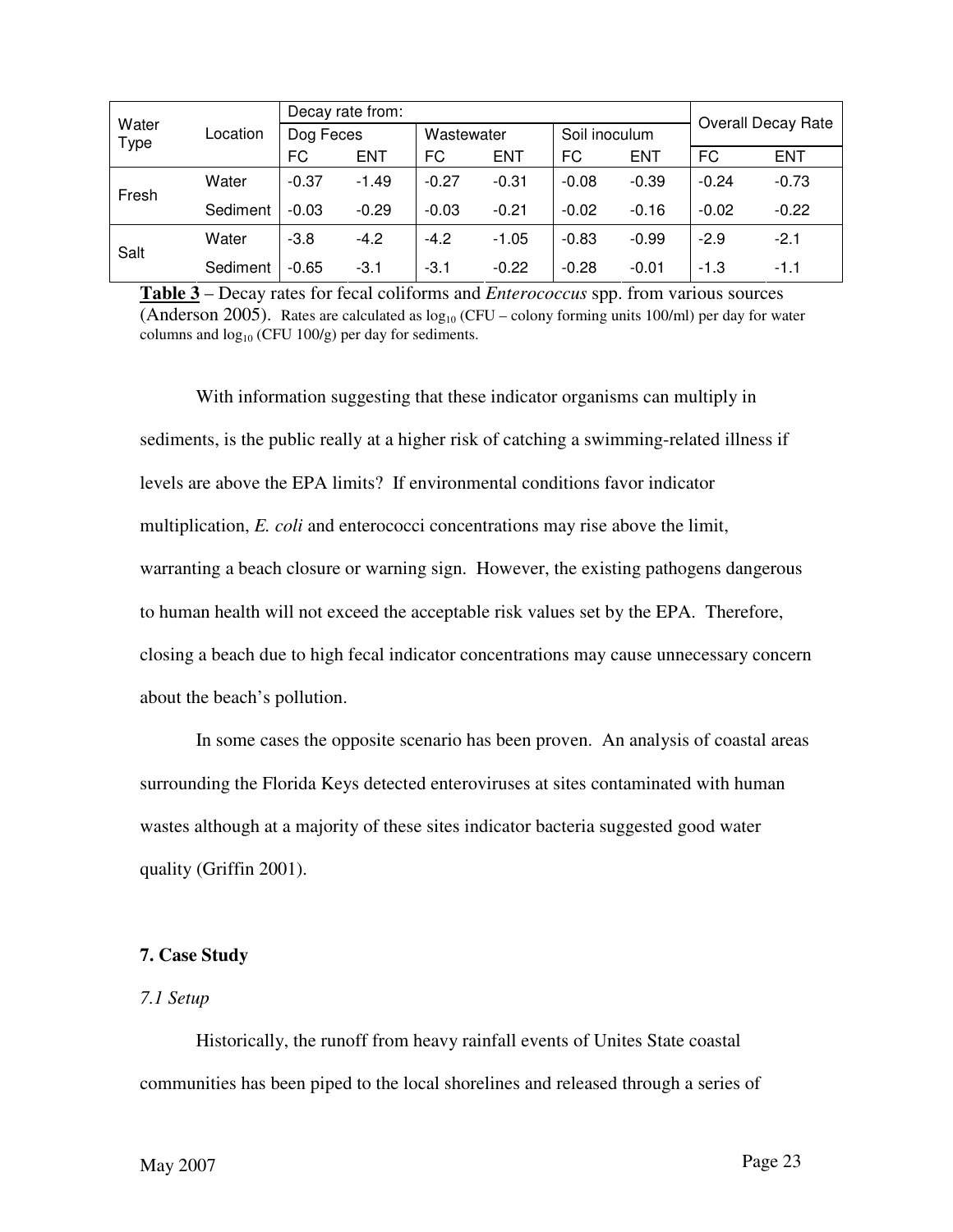outlets (Grace 2006). Some outfall onto the sand and create little streams to the ocean or lake while other are piped a few hundred meters off shore. This water may contain high concentrations of pathogens and indicator bacteria from sources including septic systems, animal waste, and anything else dumped into sewers—some RV owners see sewers as a dump for their waste. The water that runs through this system should be treated, but the volume of water depends on rainfall events and can become very expensive to treat. Therefore a process that is efficient and cheap must be considered. Simple structural changes to the systems would work efficiently. Initial expense may be high but the upkeep is fairly inexpensive.

One location of concern involves four beach outfalls. Holding tanks before the outfalls contain the stormwater runoff until a certain volume is reached, triggering a switch to pump water onto the beach (see Figure 2).



**Figure 2** – cross-section of outfall layout on beaches.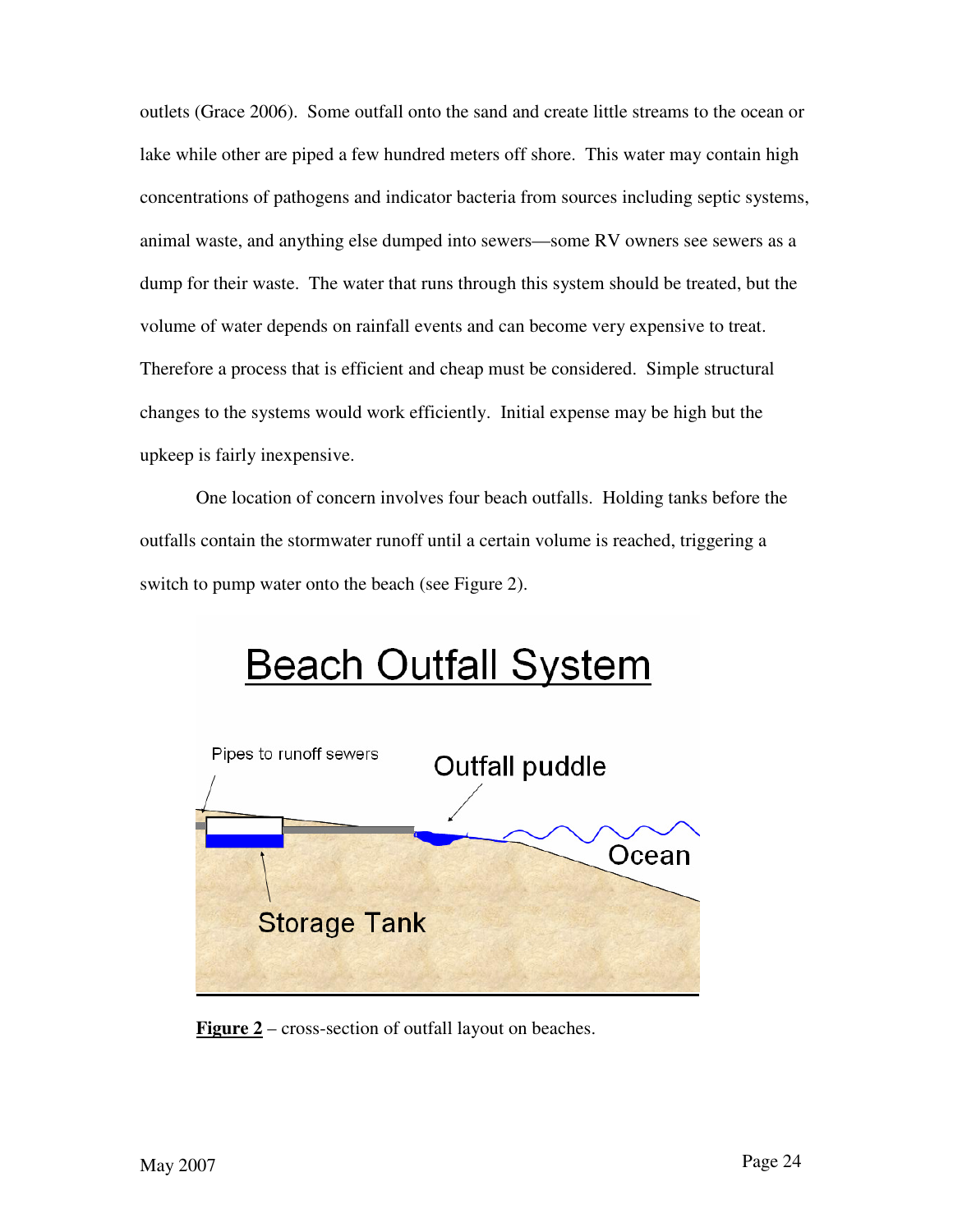#### *7.2 Problem*

These holding tanks may create a favorable environment for fecal indicator bacteria to sustain their populations. Levels of *E. coli* and enterococci have exceeded the limits, reaching over 10,000 for both indicators. Tests are conducted throughout the grid of storm water pipes, including the holding tanks. This system does not allow in sunlight, which would create a stressful environment for the bacteria. The water, mostly from rainfall and runoff, may not possess necessary predators to prey on the indicator organisms. As this water is pumped onto the beach, the sediment and tides create an environment conducive to multiplying.

 Some of the areas along the beach exhibit *E. coli* and enterococci counts that exceed the EPA limit. Policy states these beaches should be closed or a sign should be posted. However, there may not be associated pathogens present since the high counts could be from multiplication of the indicators, not high fecal contamination. To avoid closing the beach and possibly causing economic hardship for the area, curbing the multiplication of indicators in the system may be enough to avoid summer beach closures.

### *7.3 Potential Solutions*

 To alleviate the multiplication of these organisms a few alterations to the system could be made. Incorporating transparent tops to the holding tanks, allowing in sunlight, may reduce the population of *E. coli* in the holding tanks. Even on cloudy days this should help significantly (Fujioka 1981). Experiments should also be done with culturing organisms such a bdellovibrios to add to these holding tanks to prey on the indicator organisms. With these additions the number of indicator organisms in the outfall to the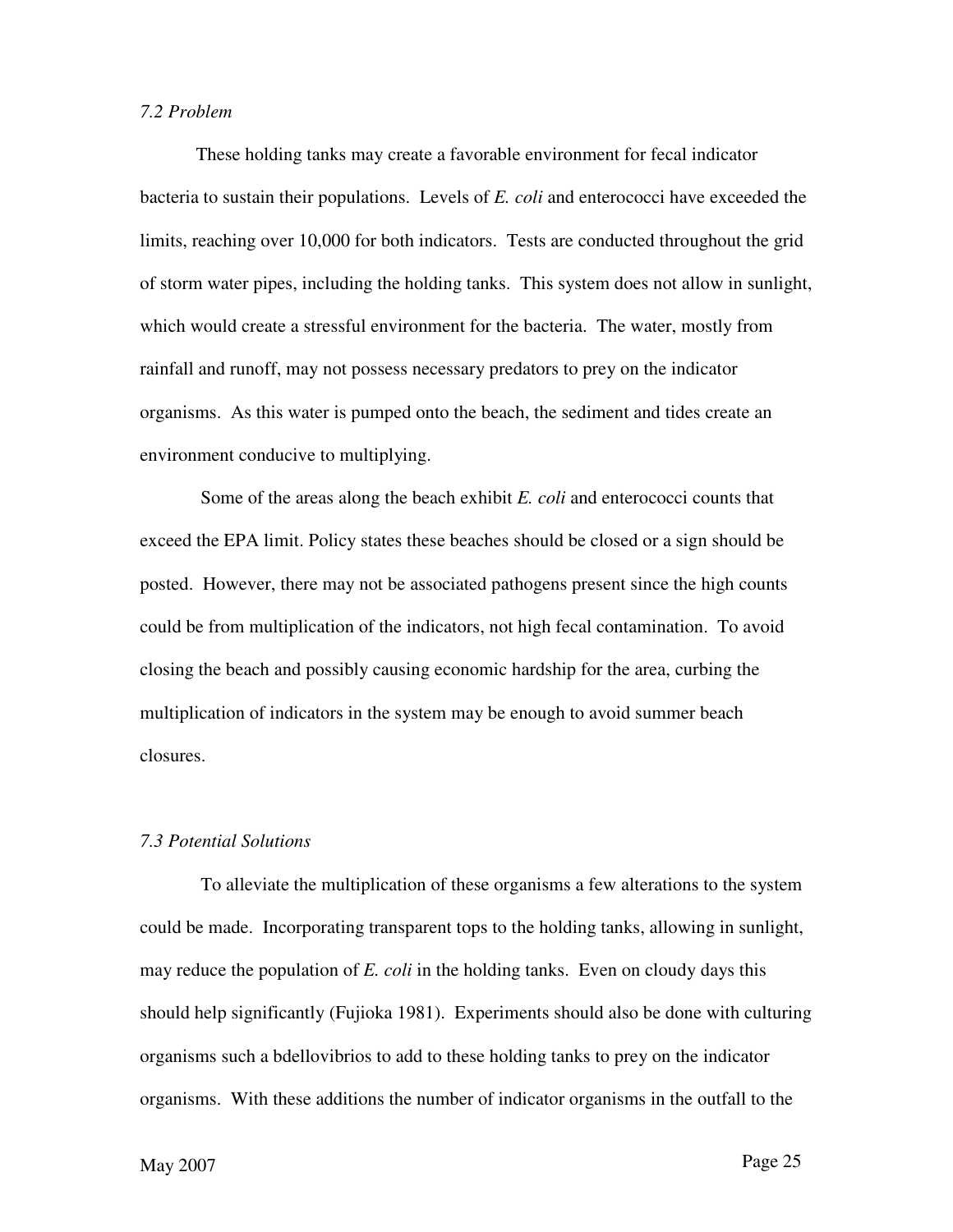beach should be lowered significantly and these changes do not use chemical or other products that may be harmful to the surrounding environment.

However, these changes may also eliminate both indicators, creating a disjoint relationship between the indicators and harmful pathogens, resulting in the need to find alternative methods to test for fecal contamination. Experiments will need to be conducted on that topic.

## **8. Conclusion**

 The EPA has authority to keep the coastal recreation areas healthy, keeping the public safe from water-borne pathogens which can cause diseases such as Hepatitis A, viral and bacterial gastroenteritis, typhoid fever, and dysentery. This is done by testing the waters for fecal contamination. In 1986, the EPA established *E. coli* and Enterococci as the recommended indicators of water contamination. These bacterial indicators do not harm humans, but high levels suggest a high probability of dangerous pathogen contamination from feces.

Information gathered should be used to create a model to predict the life span of the indicator bacteria. So far research has shown that different sources of fecal indicators, amount of sunlight, type of sediment, height of tides, rainfall events, salinity, present predators, different strains of indicator bacteria, and pH are a few of the factors that affect the life span of these relied-on bacteria in the water. The current system takes salinity into consideration and uses the mean from at least 5 counts over 30 days which allows for slight variations but because our nation's ecosystems are so diverse, problems may ensue by using the same limits for sub-tropical waters (Florida and Hawaii) as for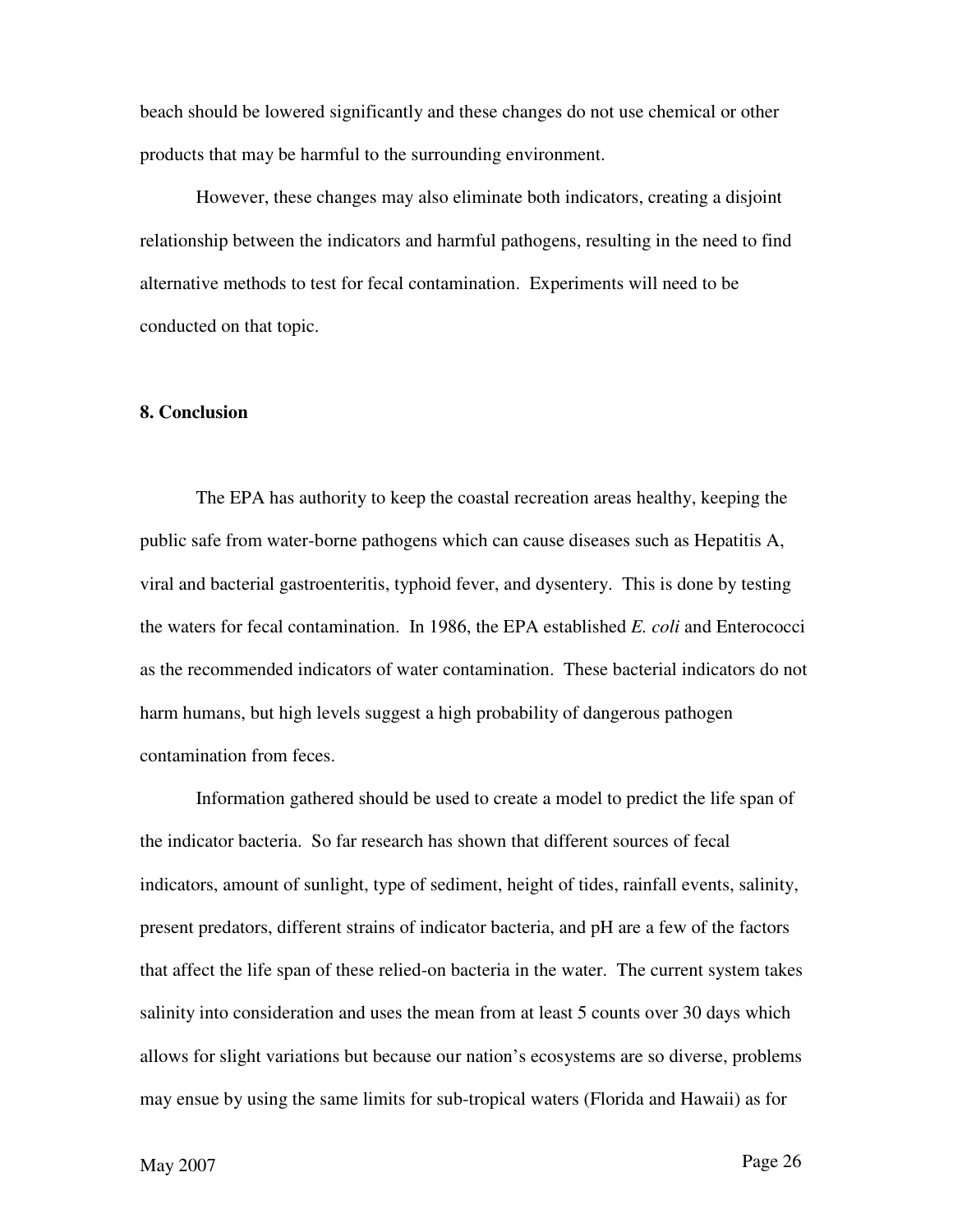temperate waters (Virginia and Maine). Variation is allowed if individual states propose different limits, which need approval by the EPA.

Over the last thirty years, the EPA has done a commendable job noticing the importance of water quality along coastal recreational areas. They have made it easy for the public to keep tabs on their favorite beaches through a program called Beach Advisory and Closing Online Notification (BEACON) system. The template is up and running with small bits of information entered, but this will be an extremely useful site in the years to come as information is filled in.

The main question is still whether or not the EPA is monitoring our beaches enough to keep our public healthy. There is an acceptable risk to everything we do and at this point it is up to an individual's opinion of what acceptable is. With the numbers in place now, freshwater beaches will be closed if *E. coli* concentrations rise above 126 organisms per 100 ml of water or enterococci concentrations rise above 33 organisms per 100 ml of water. For saltwater beaches, readings must be below 35 organisms per 100 ml of water. This equates to approximately 1.9% of people getting sick from freshwater beaches and 0.8% of people getting sick form saltwater beaches. Since experiments show indicators are capable of multipling in sediments, potentially influencing indicator concentration in overlying water, beaches may be closed unnecessarily. If beaches are routinely closed, coastal areas across the nation may experience economic hardships.

Current limits, based on experiments conducted in the eighties to keep the public safe, use bacteria to approximate the presence of viruses, which may be risky. The EPA should conduct more research on the correlation between fecal indicator bacteria and enteric viruses that are present in waterways. Illness rates associated with current limits are approximate at best. With faster, more accurate testing techniques and the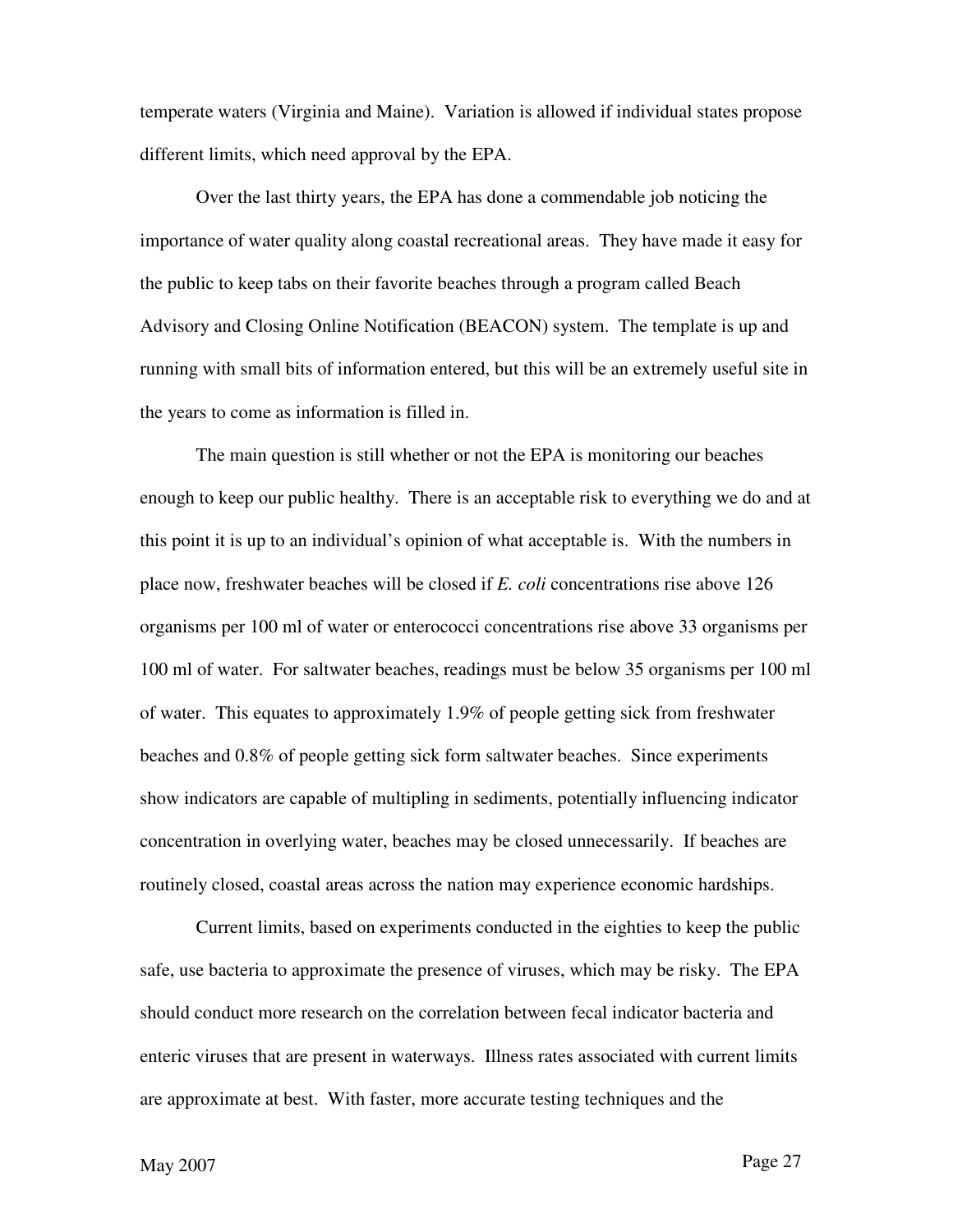availability of the internet, new information can be shared and analyzed from many sources, hopefully unveiling a new method for beach health monitoring.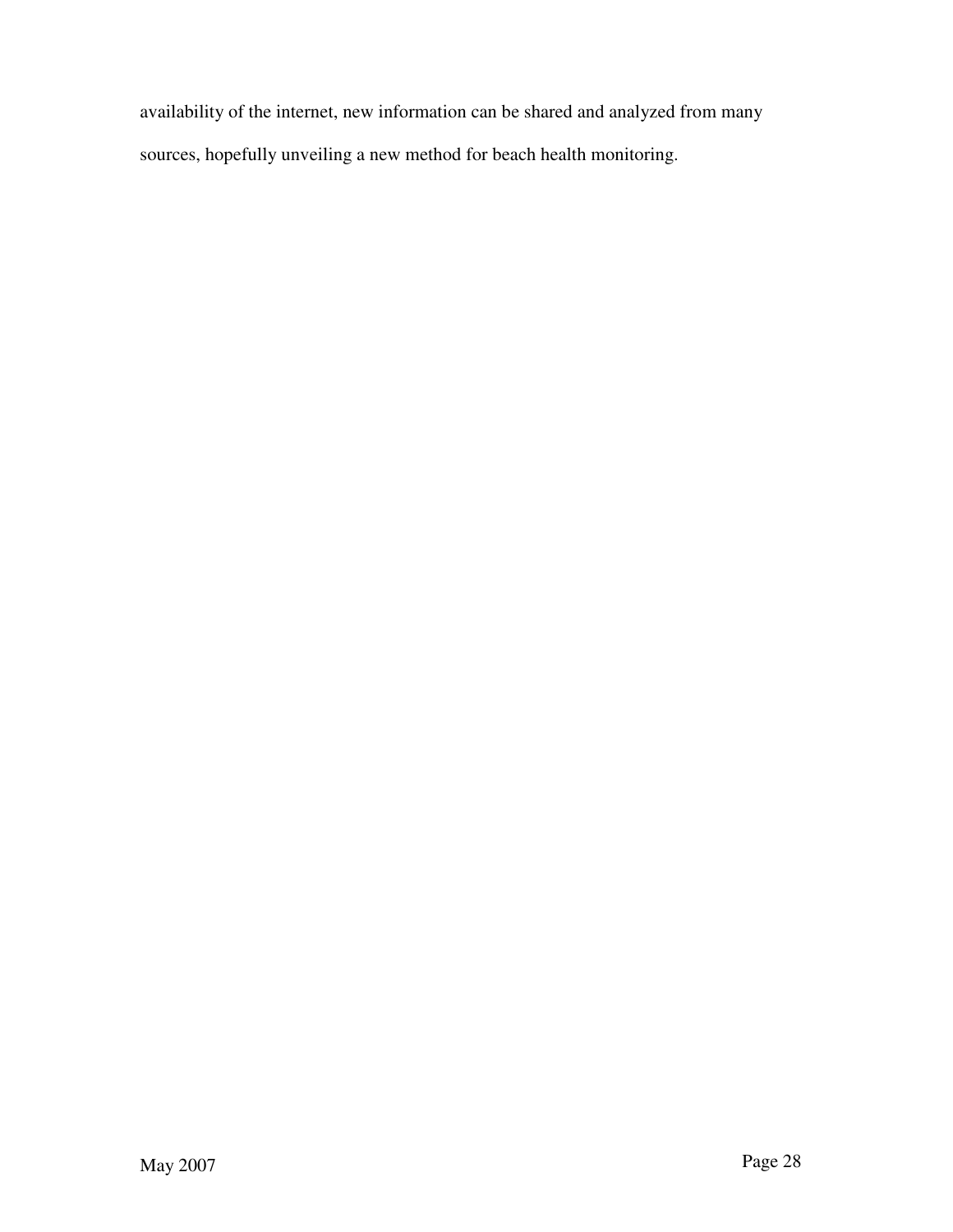References:

- **1. Anderson, I. C., Rhodes, M., and Kator, H.** 1979. Sublethel Stress in *Escherichia coli:* a Function of Salinity. Applied and Environmental Microbioloby. 38:1147-1152.
- **2. Anderson, K.L**.,**Whitlock J. E. and Harwood, V. J.** 2005. Persistence and Differential Survival of Fecal Indicator Bacteria in Subtropical Waters and Sediments. Applied and Environmental Microbiology. 71:3041-3048.
- **3. Barcia-Lara, J., Menon, P., Servais, P and Billen, G.** 1991. Mortality of Fecal Bacteria in Seawater. Applied and Environmental Microbiology. 57:885-888
- **4. Byappanahalli, M. N. and Fujioka**. 1998. Evidence that Tropical Soil Environment can Support the Growth of *Escherichia Coli*. Water Science and Technology. 38:171-174.
- **5. Clean Beaches Council.** 2005. 2005 State of the Beach Report: Bacteria and Sand.
- **6. Davies, C. M., Long, J. A., Donald, M. and Ashbolt, N**. 1995. Survival of Fecal Microorganisms in Marine and Freshwater Sediments. Applied and Environmental Microbiology. 61:1888-1896.
- **7. Desmarais, T. R., Solo-Gabriele, H. M. and Palmer, C. J.** 2002. Influence of Soil on Fecal Indicator Organisms in a Tidally Influenced Subtropical Environment. Applied and Environmental Microbiology. 68:1165-1172.
- **8. Enzinger R. M. and Cooper, R. C.** 1976. Role of Bacteria and Protozoa in the Removal of *Escherichia coli* from Estuarine Waters. Applied and Environmental Microbiology. 31:758-763.
- **9. Ferguson, D., Moore, D., Getrich, M. and Zhowandai, M.** 2005. Enumeration and speciation of enterococci found in marine and intertidal sediments and coastal water in southern California. Journal of Applied Microbiology 99:598-608.
- **10. Fujioka, R. S., Hashimoto, H. H., Siwak, E. B., and Young, R.** 1981. Effect of Sunlight on Survival of Indicator Bacteria in Seawater. Applied and Environmental Biology. 41:690-696.
- **11. Gomez, M., de la Rue, A, Garralon, G., Plaza, F., and Hontoria, M. A.** 2006. Urban wastewater disinfection by filtration technologies. Desalination. 190:16-28.
- **12. Grace, R**. 2006. Considerations for Storm-Water Outfalls off Exposed Coasts. Journal of Irrigation and Drainage Engineering. 132:609-618.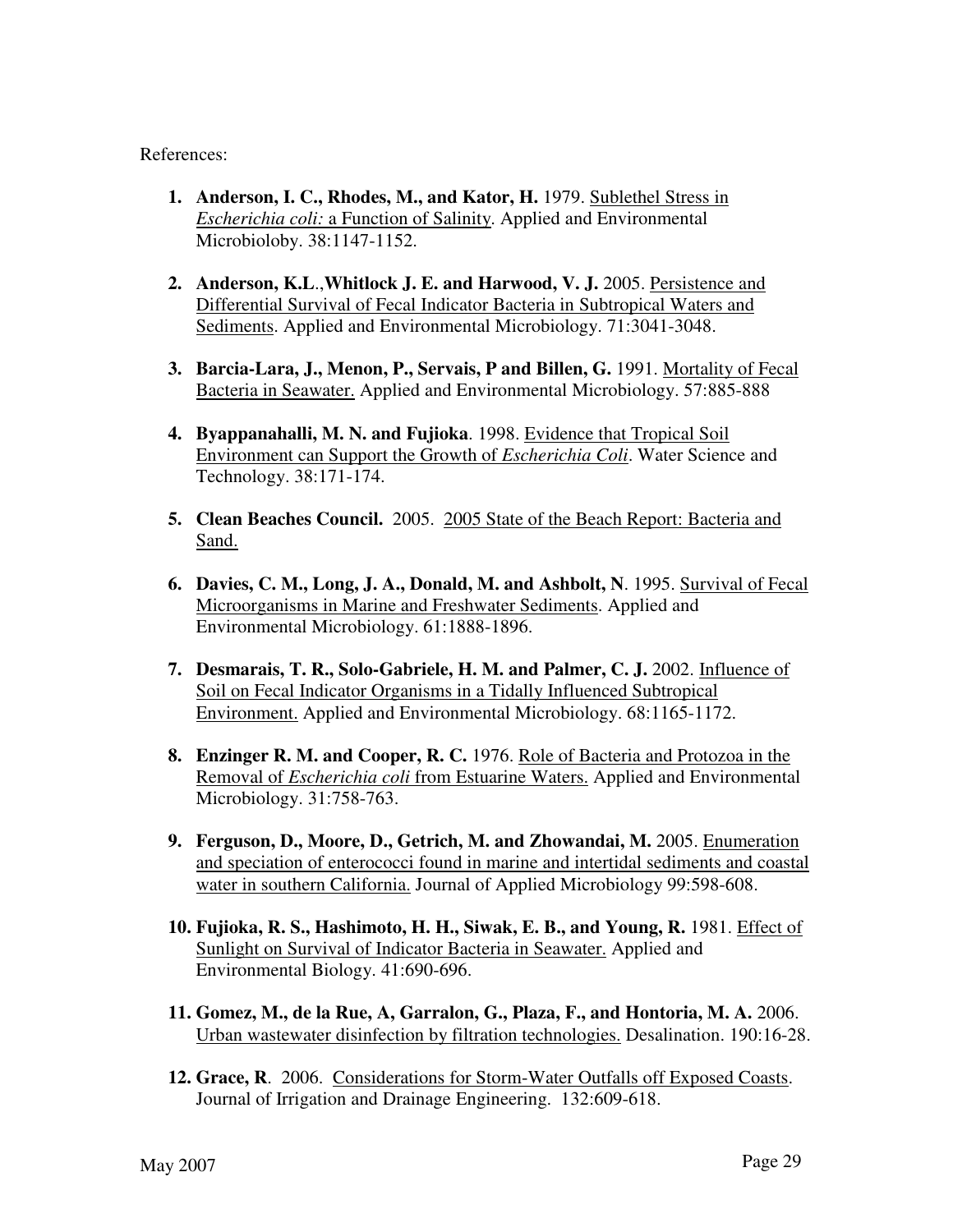- **13. Griffin, D.** 2001. Marine Recreation and Public Health Microbiology: Quest for the Ideal Indicator. BioScience. 51:817-825.
- **14. Kadouri, D. and O'Toole, A.** 2005. Susceptibility of Biofilms to *Bdellovibrio bacteriovorus* Attack. Applied and Environmental Microbiology. 71:4044-4051.
- **15. Mara, D. D**., **and Johnson, M. J.** 2006. Aerated Rock Filters for Enhanced Ammonia and Fecal Coliform Removal from Facultative Pond Effluents. Journal of Environmental Engineering. 132:(4) 574-577
- **16. Marlow & Company**. 2004. The Value of America's Beaches to the Economy. American Shore and Beach Preservation Association.
- **17. McCambridge, J. and McMeekin, T. A.** 1981. Effect of Solar Radiation and Predacious Microorganisms on Survival of Fecal and Other Bacteria. Applied and Environmental Microbiology. 41:1083-1087.
- **18. Mitchell, M and Stapp, W.** Field Manual for Water Quality Monitoring: An Environmental Education Program for Schools. 89-91.
- **19. Myers, J.** 6/29/2006. Bacteria in sand baffle scientists. Duluth News Tribune.
- **20. Nunez, M., Martin, M., Chan, P., and Spain, E.** 2005. Predation, death, and survival in a biofilm: *Bdellovibrio* investigated by atomic force microscopy. Biointerfaces. 42:263-271.
- **21. Oasis Design.** 2006. Fecal Coliform Bacteria Counts: What They Really Mean About Water Quality. www.oasisdesign.net/water/quality/coliform.htm
- **22. Pearson, H., Mara, D., Mills, S. and Smallman, D.** 1987. Physico-chemical parameters influencing faecal bacterial survival in waste stabilization ponds. Water Science Technology. 19:145-152.
- **23. Rhodes, M. W. and Kator, H.** 1988. Survival of *E. coli* and Salmonella spp. In Estuarine Environments. Applied and Environmental Microbiology. 54:2902- 2907
- **24. Rice, T., Williams, H. and Turng, B.** 1998. Susceptibility of Bacteria in Estuarine Environments to Autochthonous Bdellovibrios. Microbial Ecology. 35:256-264.
- **25. Richardson, S. D. and Rusch, K.** 2005. Fecal coliform Removal within a Marshland Upwelling System Consisting of Scatlake Soils. Journal of Environmental Engineering. 131:60-70.
- **26. Sanders, B. F., Arega, F. and Sutula, M.** 2005. Modeling the dry-weather tidal cycling of fecal indicator bacteria in surface waters of an intertidal wetland. Water Research. 39:3394-3408.